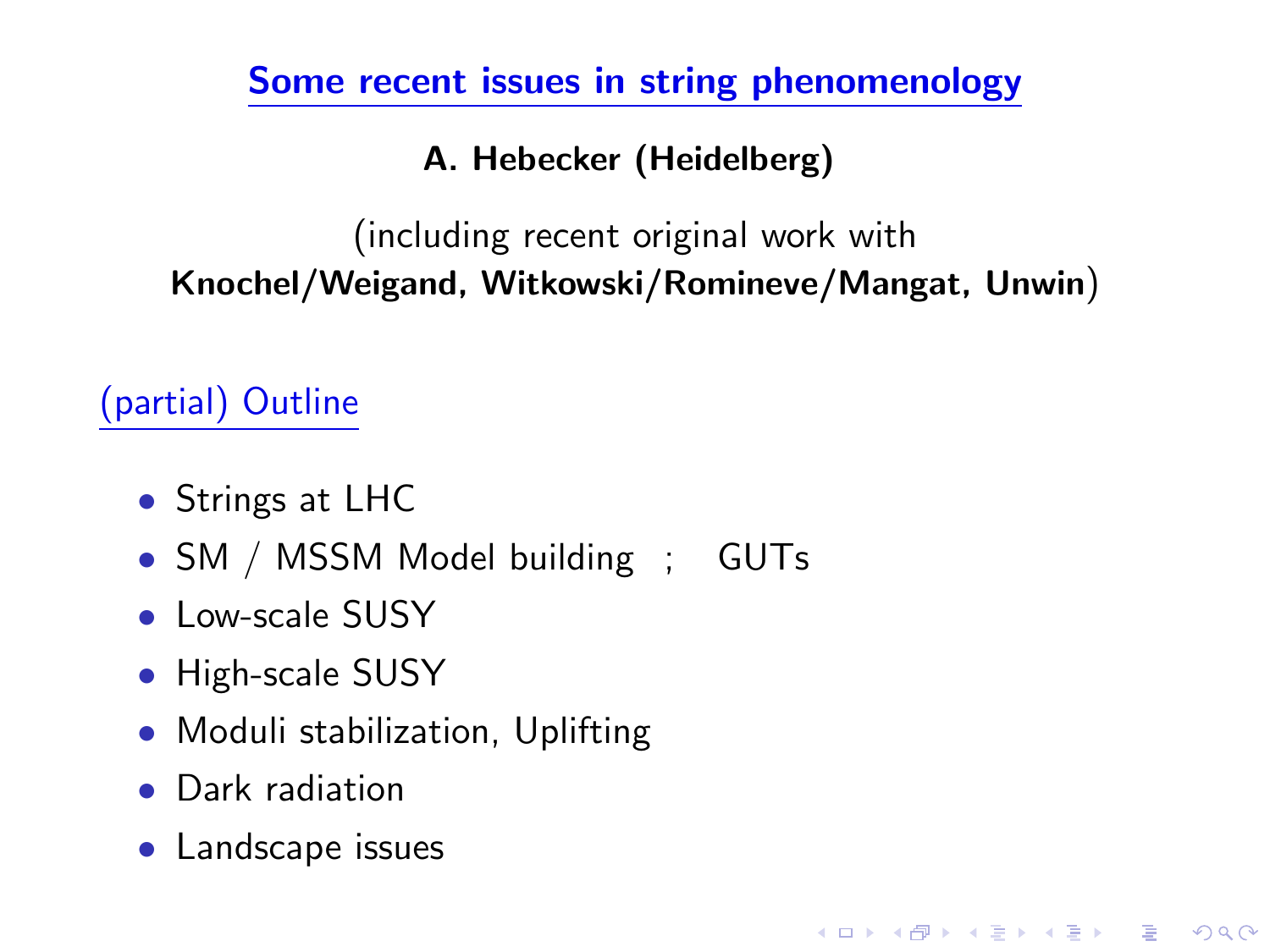### Strings at LHC

Lüst, Stieberger, Taylor, Anchordoqui, Goldberg, Nawata, Schlotterer, Dong, Han, Huang, Shiu,....

- So far, no new physics (except 125-GeV-Higgs) at LHC
- Nevertheless, let's start with the most exciting option: Excited string states may still be discovered at LHC 14
- Prerequisite: low string scale

Antoniadis; Arkani-Hamed/Dimopoulos/Dvali; Randall/Sundrum....

**KORKAR KERKER E VOOR** 

- Need either
	- a) One warped extra dimension or b)  $d > 2$  large (flat) extra dimensions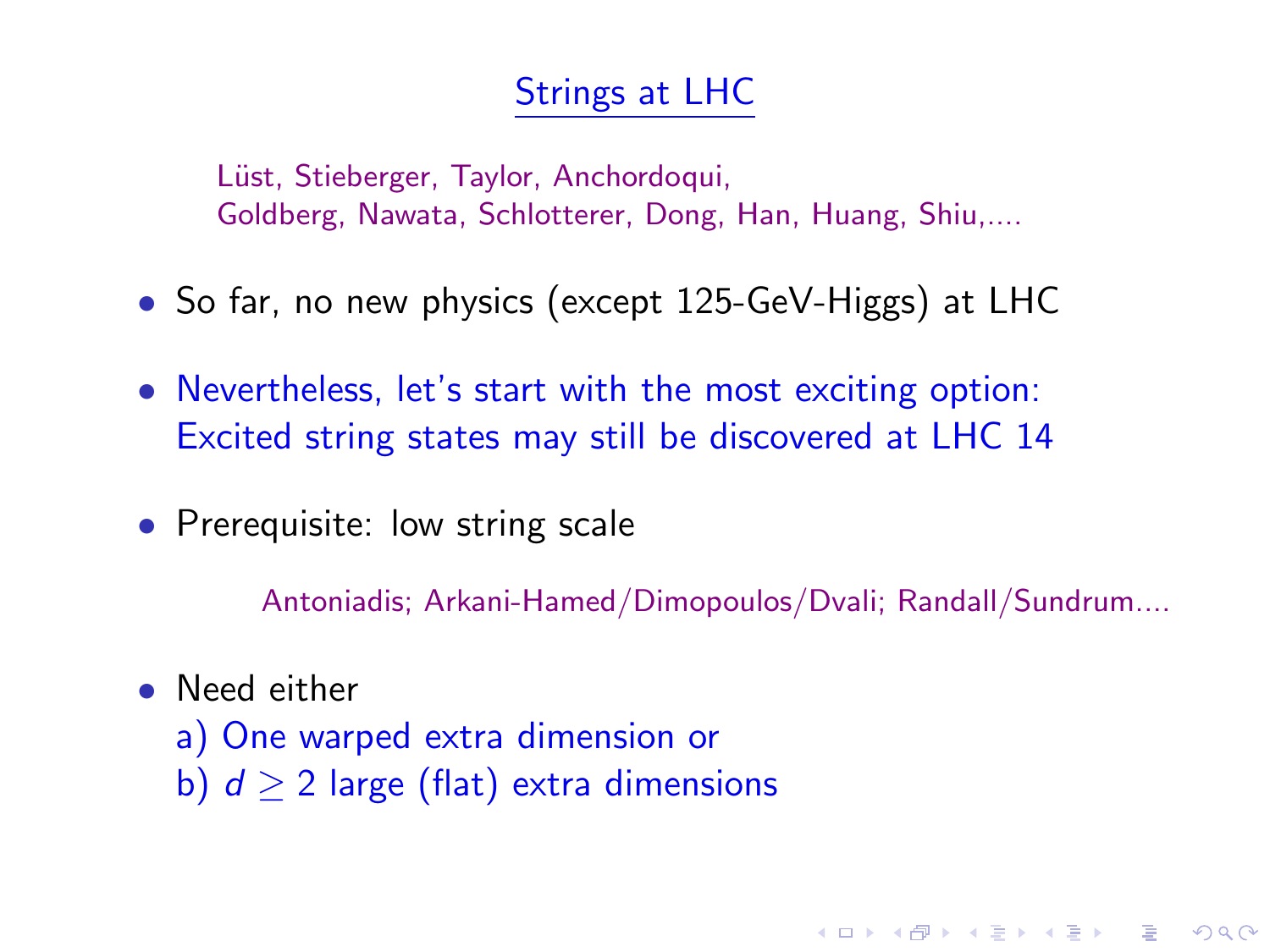# Strings at LHC (continued)

• Great plus: Model-independent predictions for production and decay rates, mass ratios, etc.

[We are talking e.g. about  $gg \to g^*g^*$ , with  $g^*$  an open-string exctited state. This would not apply to KK-modes, which are model-dependent]

• At the moment (7-8 TeV), we have the bound  $M \geq 4.8 \text{ TeV}$ .

Stringy extra  $U(1)$ s

Dong, Han, Huang, Shiu, Anchordoqui, Antoniadis, Goldberg, Lüst, Taylor,....

• Another interesting issue (not to be discussed here) are extra heavy  $U(1)$ s (e.g.  $Z's$ ), which are fairly generic in string models....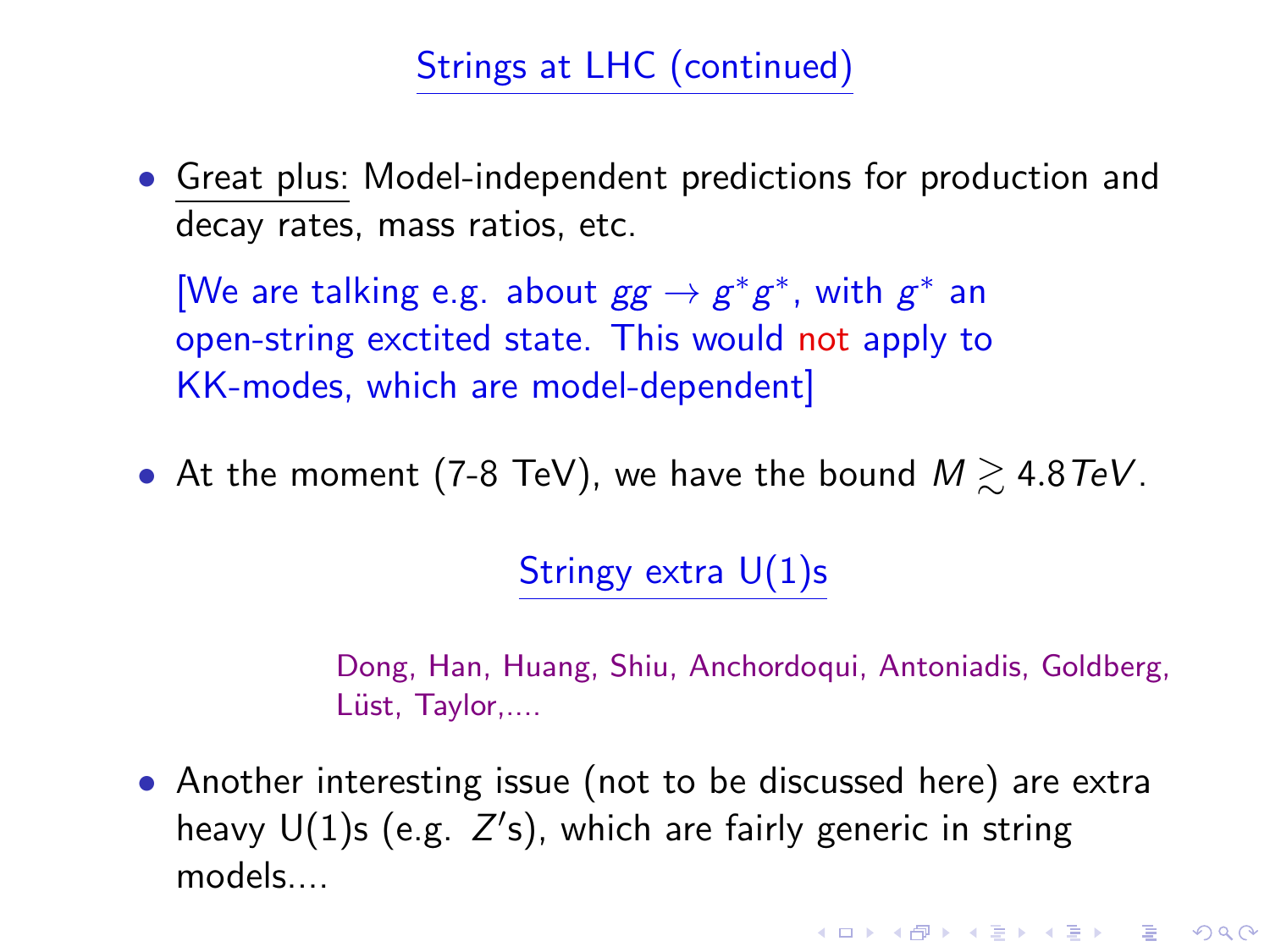... a more conservative approach to string phenomenology is

SM / MSSM model building

- Historic path: Heterotic string on CYs / torus orbifolds
- A strong point remains the ease or 'naturalness' of the group-theoretic embedding  $G_{SM} \subset SU(5)/SO(10) \subset E_8$
- Problem: If GUT motivation 'dies' due to absence of low-scale SUSY (see, however, below), part of this beauty is lost
- For recent work in the orbifold context see e.g. Nilles, Ratz, Krippendorf, Winkler, Vaudrevange,....
- Plus: Explicitness of models, Landscape scans possible
- Interesting current issue: Understanding blowup....

Groot Nibbelink, Honecker, Rühle, Blaszczyk, Vaudrevange, Trapletti,...

**KORKAR KERKER EL VOLO**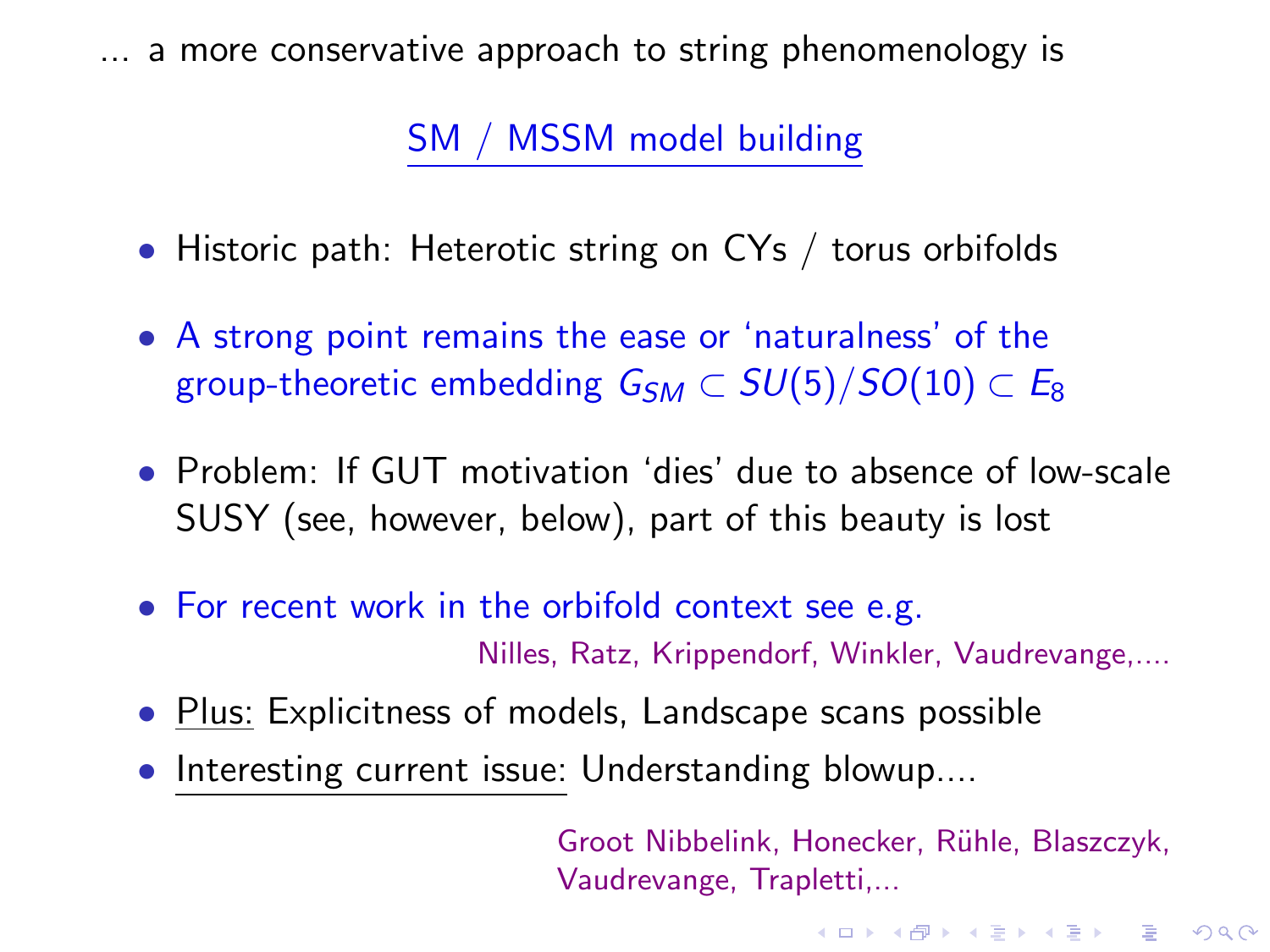Heterotic model building (continued)

- Minus: Orbifolds, even with blowup, are very special
- Hence, desire to build models on CYs....

Ovrut, Donagi, Bouchard, He, Candelas, Pantev,....

- Until recently, complicated case-by-case study required
- For recent progress (algorithms!) see

Anderson, Gray, Lukas, He, Palti,....

**KORKAR KERKER E VOOR** 

• Overall Minus: Moduli stabilization, in particular fine-tuning of Λ und 'uplift'

See however: Anderson, Gray, Lukas, Ovrut, Cicoli, de Alwis, Westphal, ....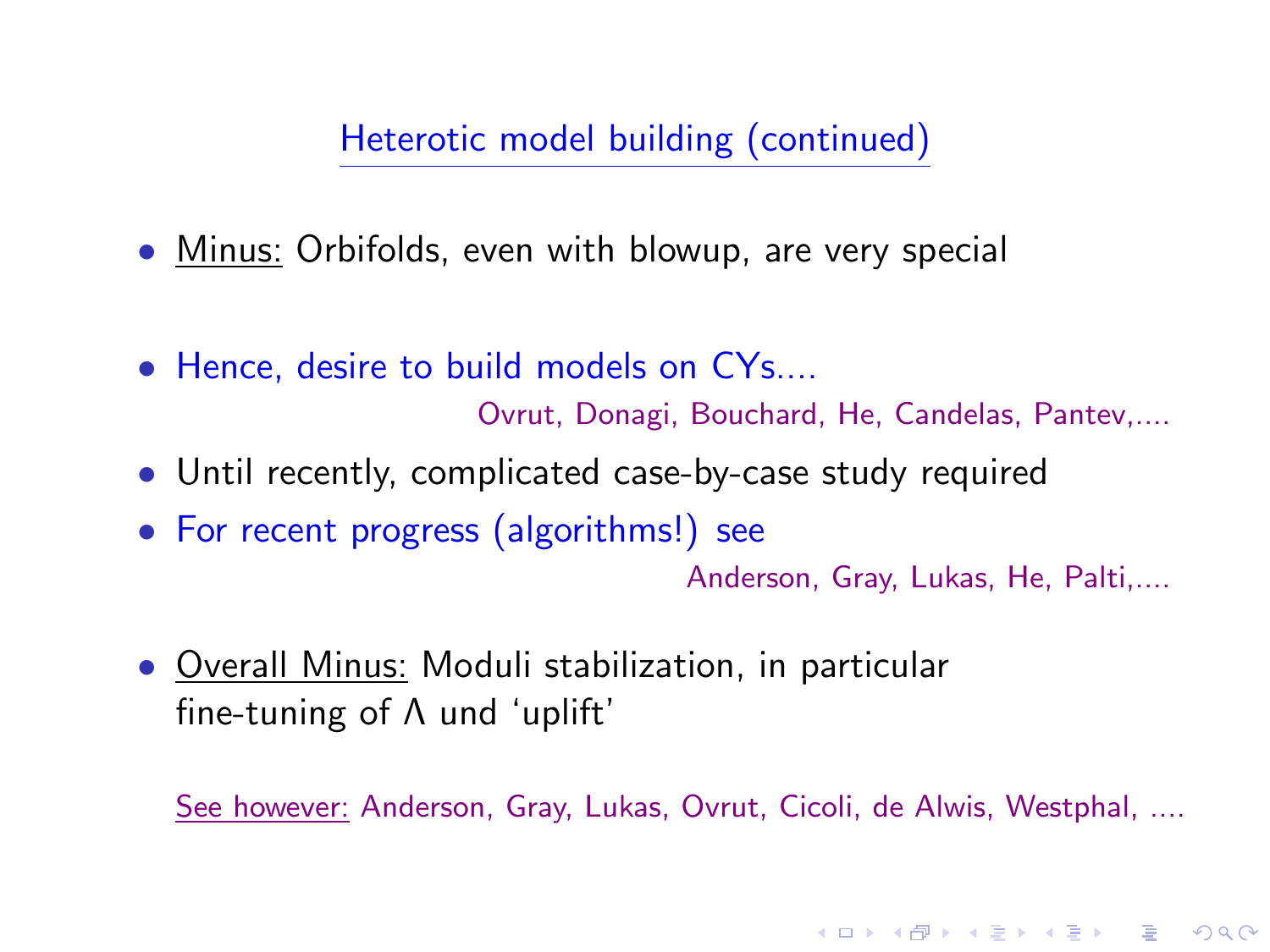#### Intersecting branes

- Another option is that of intersecting D6 branes (type IIA) or intersecting D7 branes (type IIB)
- While GUTs are possible in this context, they are in no way enforced by the structure of the theory
- In the CY context, the type IIA side is problematic due to the difficulty of identifying lagrangian submanifolds (which the branes must wrap)
- Continuous progress is however made in the 'laboratory' of type IIA orbifold models (rigid branes, discrete torsion, axions, discrete gauge symmetries....)

Honecker, Blaszczyk, Staessens, Vanhoof,.... Berasaluce-Gonzalez, Ibanez, Soler, Uranga

**K ロ ▶ K @ ▶ K 할 X X 할 X 및 할 X X Q Q O**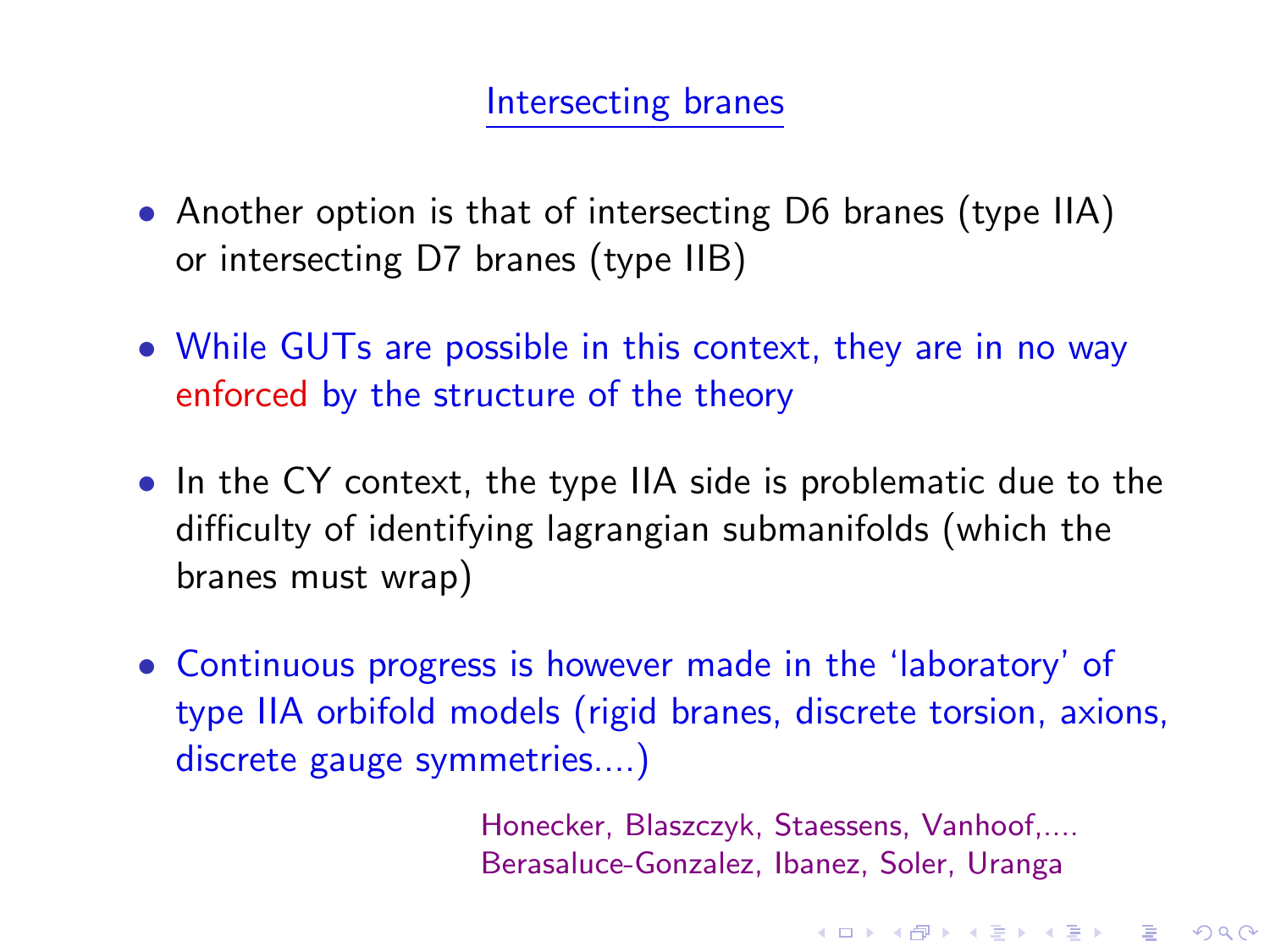## Intersecting branes (continued)

- On the (mirror dual) type IIB side, things look much better due to the holomorphicity of the D7-branes (also due to moduli stabilization, see below)
- However, the interest has moved to F-theory (being more generic and solving the problem of a large top Yukawa in the GUT context) see talk of T. Weigand

# 'Stringy' (CFT) Models

- The strong point is that CFT constructions are, in principle, more generic than 'geometric', 10d-SUGRA-based models
- Statistical analyses (in restricted classes) are possible (in fact, the 'landscape' has first emerged in this setting)
- Gepner models, free fermionic constructions

Schellekens, Gato-Rivera, Faraggi, Rizos, Gepner,....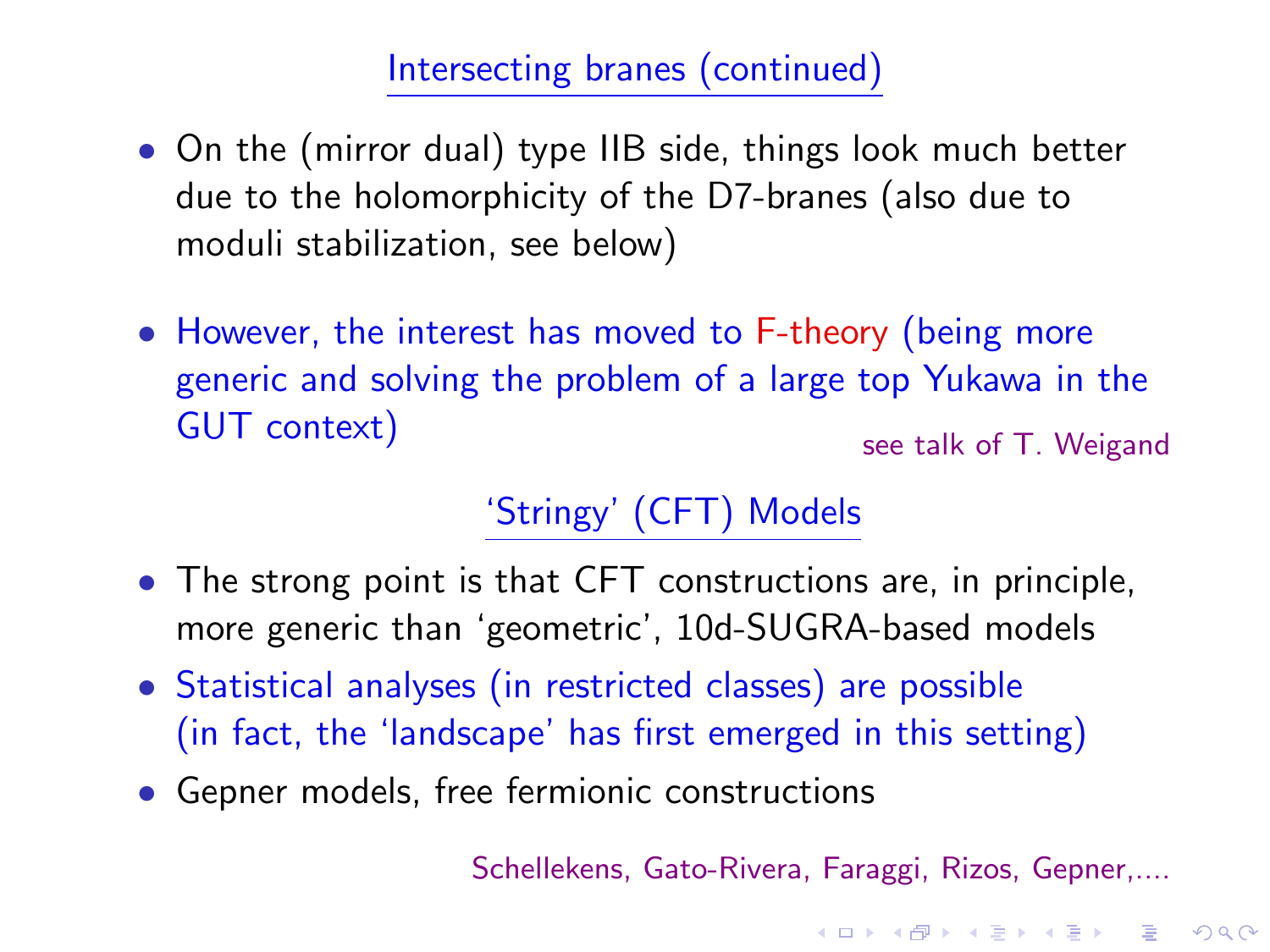Discrete gauge symmetries

• A generic feature of string compactifications, with both theoretical and phenomenological (e.g. flavor, proton-decay) interest....

> Uranga, Camara, Marchesano, Schellekens, Berasaluce-Gonzalez, Montero, Retolaza

> > **KORK STRATER STRAKER**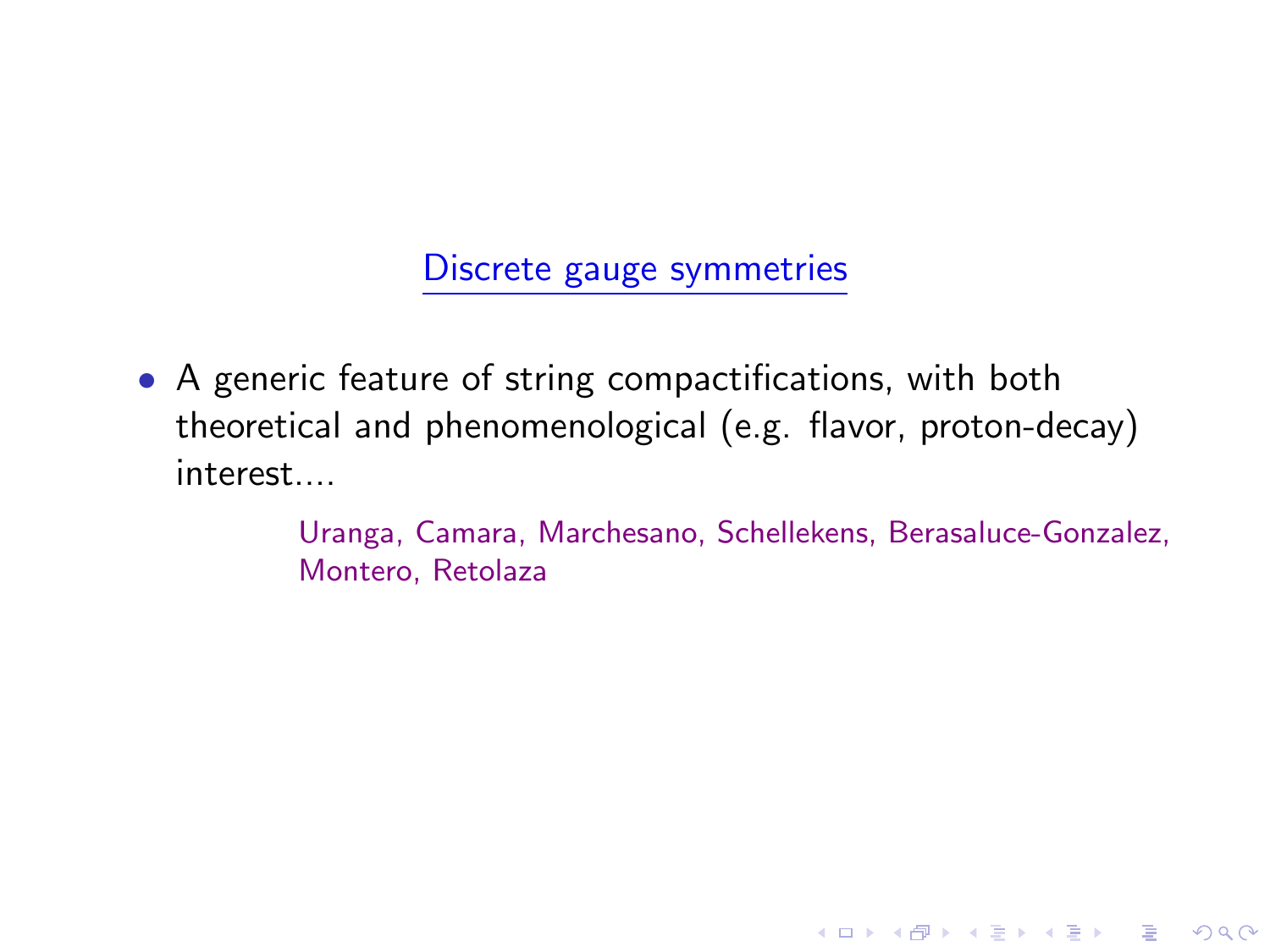#### Low-scale SUSY

- All of the above is usually discussed in the context of 4d  $\mathcal{N}=1$  SUSY (i.e. building the MSSM, possibly with extensions)
- At the high scale, this is also enforced by control issues
- Lowering the SUSY scale to  $\sim$  TeV is motivated by
	- a) Naturalness
	- b) Precision gauge unification
- However, LHC has weakened the naturalness argument  $(sizeable Higgs mass + SUSY-exclusion-bounds)$
- The crucial formula (strongly simplified) is

$$
m_h^2 \simeq m_Z^2 \cos^2(2\beta) + \frac{3m_t^4}{4\pi^2 \nu^2} \left( \ln \left( \frac{m_{\tilde{t}}^2}{m_t^2} \right) + \frac{A_t^2}{m_{\tilde{t}}^2} \left( 1 - \frac{A_t^2}{12m_{\tilde{t}}^2} \right) \right)
$$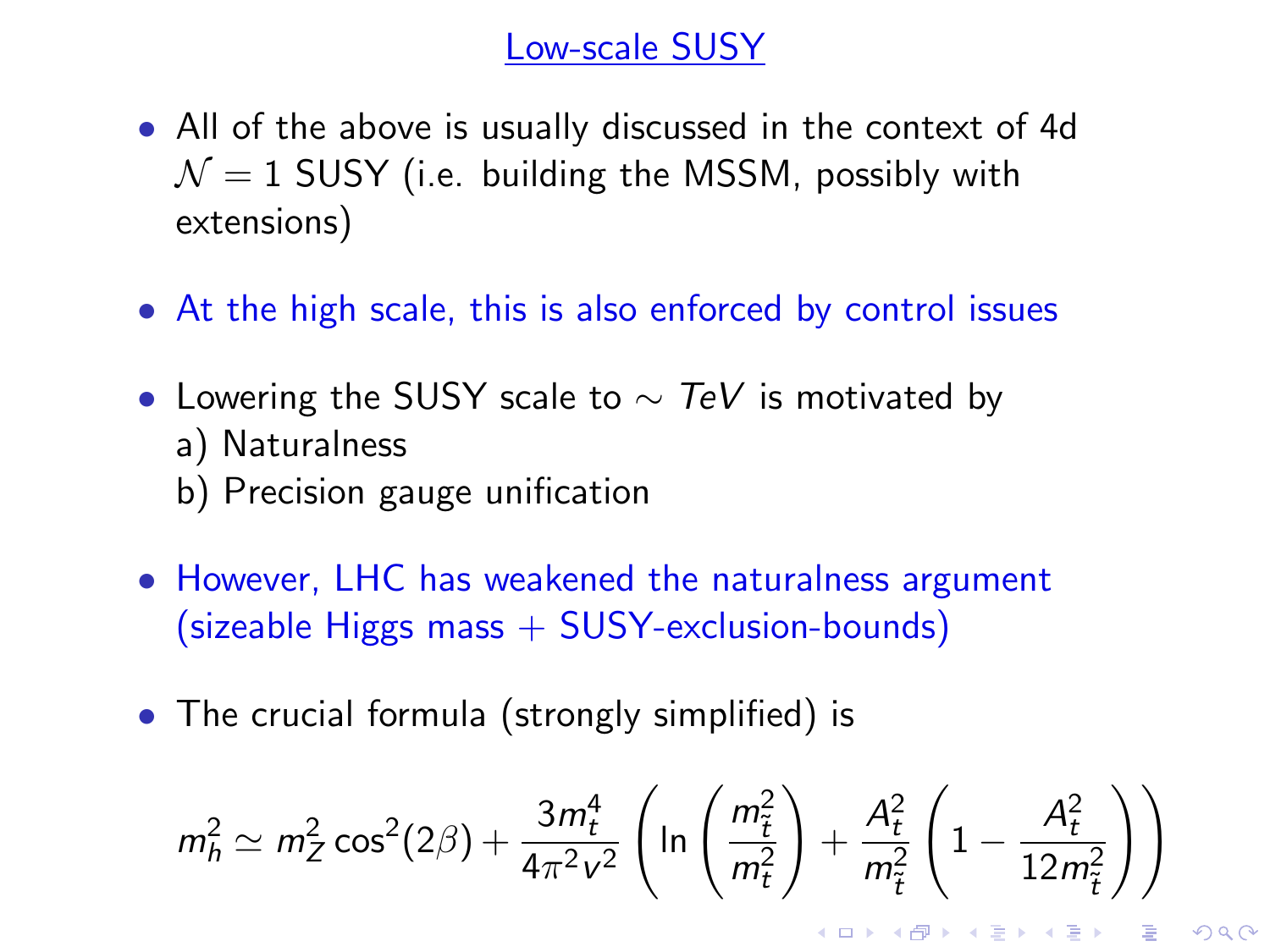# Low-scale SUSY (continued)

- We see that at least one of the SUSY-breaking parameters must be high very high, making the  $Z$  mass unnatural
- The situation can be improved in the NMSSM or using other tree-level corrections, but no convincing way out is seen
- Depending on ingenuity and determination of the authors, fine tuning is between  $10^{-4}$  and  $10^{-1}$ , but....
- Keywords are mini-split, light third generation, Dirac gauginos, etc. etc.
- Much of this can also be realized in string theory.... Aparicio/Cerdeno/Ibanez, Acharya/Kane/Kumar, ../Heckman/Wecht Krippendorf/Nilles/Ratz/Winkler, Dudas et al....
- However, chances for guessing the correct, natural model before the data decrease due to the degree of complexity
- Also: Involved model-building is a form of tuning....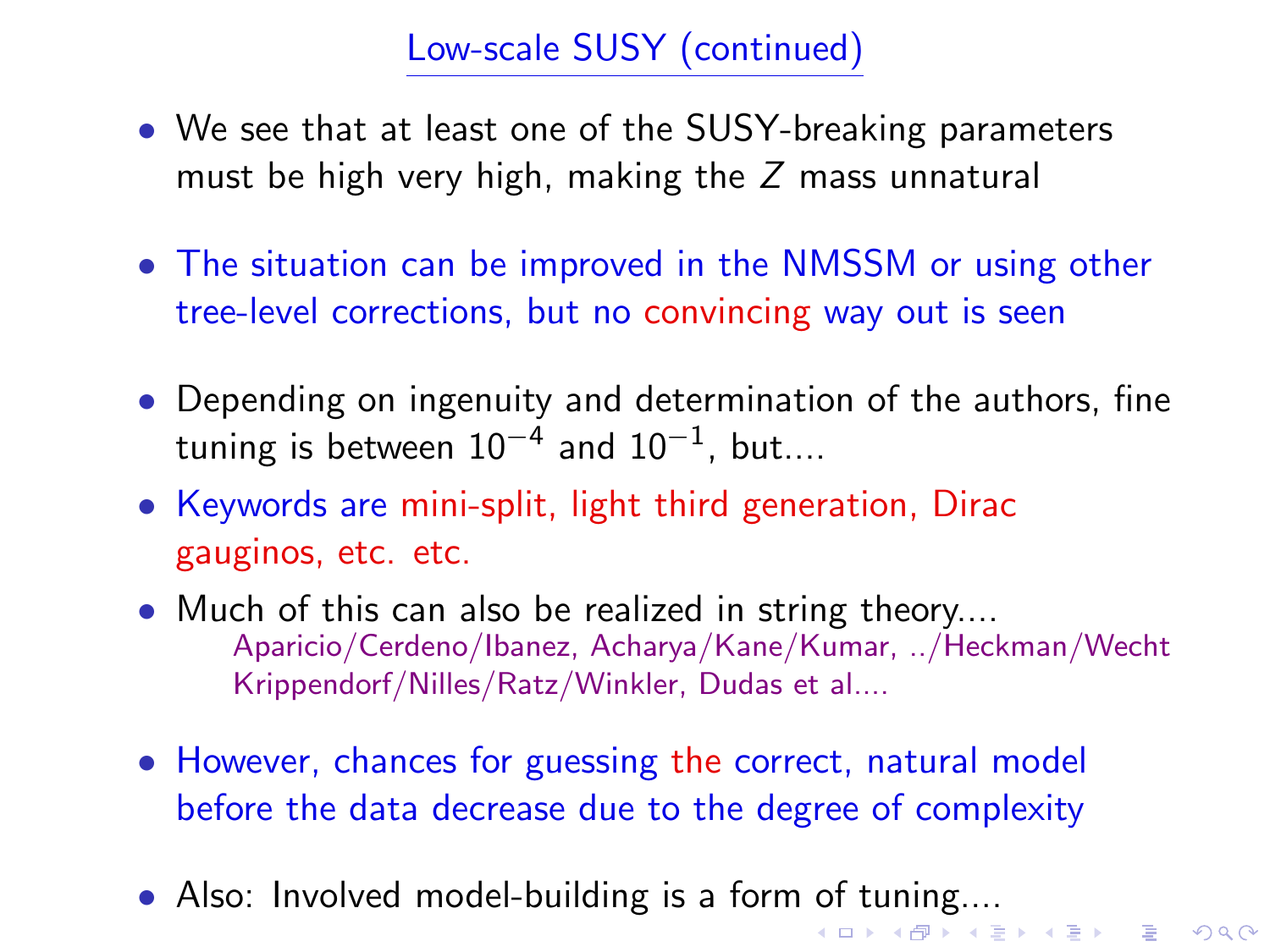## High-scale SUSY

- What if we had to accept that the SM is fine-tuned with SUSY broken at a high scale?
- Given the landscape/anthropic arguments, this is not necessarily a disaster for string phenomenology
- However, we have to face the question of why none of the a priori abundant, natural SUSY scenarios has won the statistical competition
- Clearly, this needs input concerning 'the measure', which is only discussed in a relatively small community at present Bousso, Susskind, Vilenkin, Nomura,....
- For a quantitative attempt in this direction (but in the inflationary context) see  $Pedro, Westphal, 13$

**KORKAR KERKER E VOOR**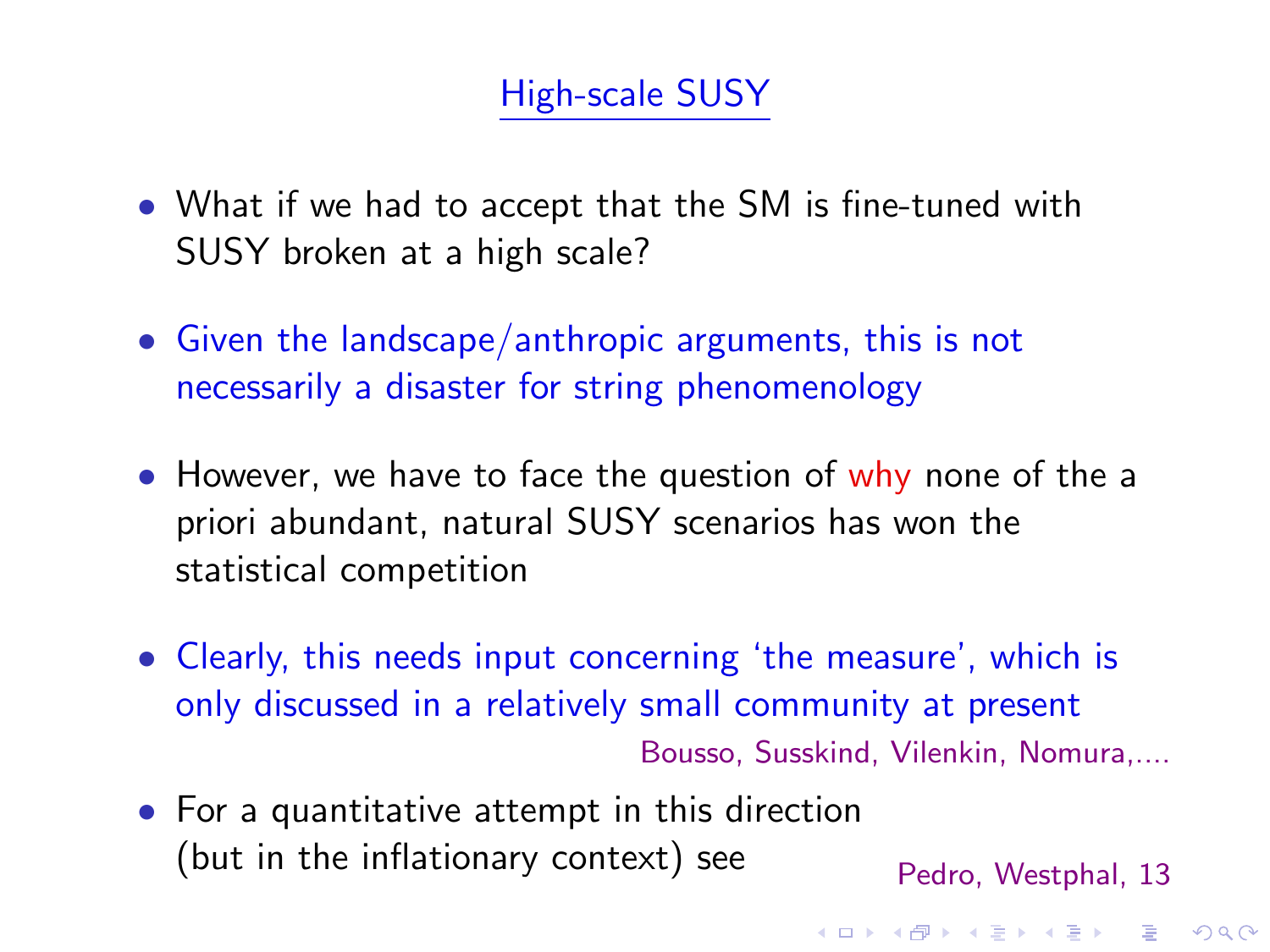High-scale SUSY (continued)

• Concrete ideas of why we don't see natural SUSY involve dark matter overproduction and/or the cosmological moduli problem (see also later)

Bose/Dine/Draper

**KORKAR KERKER E VOOR** 

• Putting aside the 'Why', we may simply start doing conventional string phenomenology with high-scale SUSY...

Knochel/Weigand/AH, Ibanez/Marchesano/Regalado/Valenzuela, Chatzistavrakidis/Erfani/Nilles/Zavala, Higaki/Ibe/Takahashi, Ibanez/Valenzuela, Mangat/Rompineve/Witkowski/AH, .....

• Obvious issues include DM, axions, flavor, Higgs-quartic-coupling/vacuum stability, GUTs (proton decay und unification), dark radiation, ....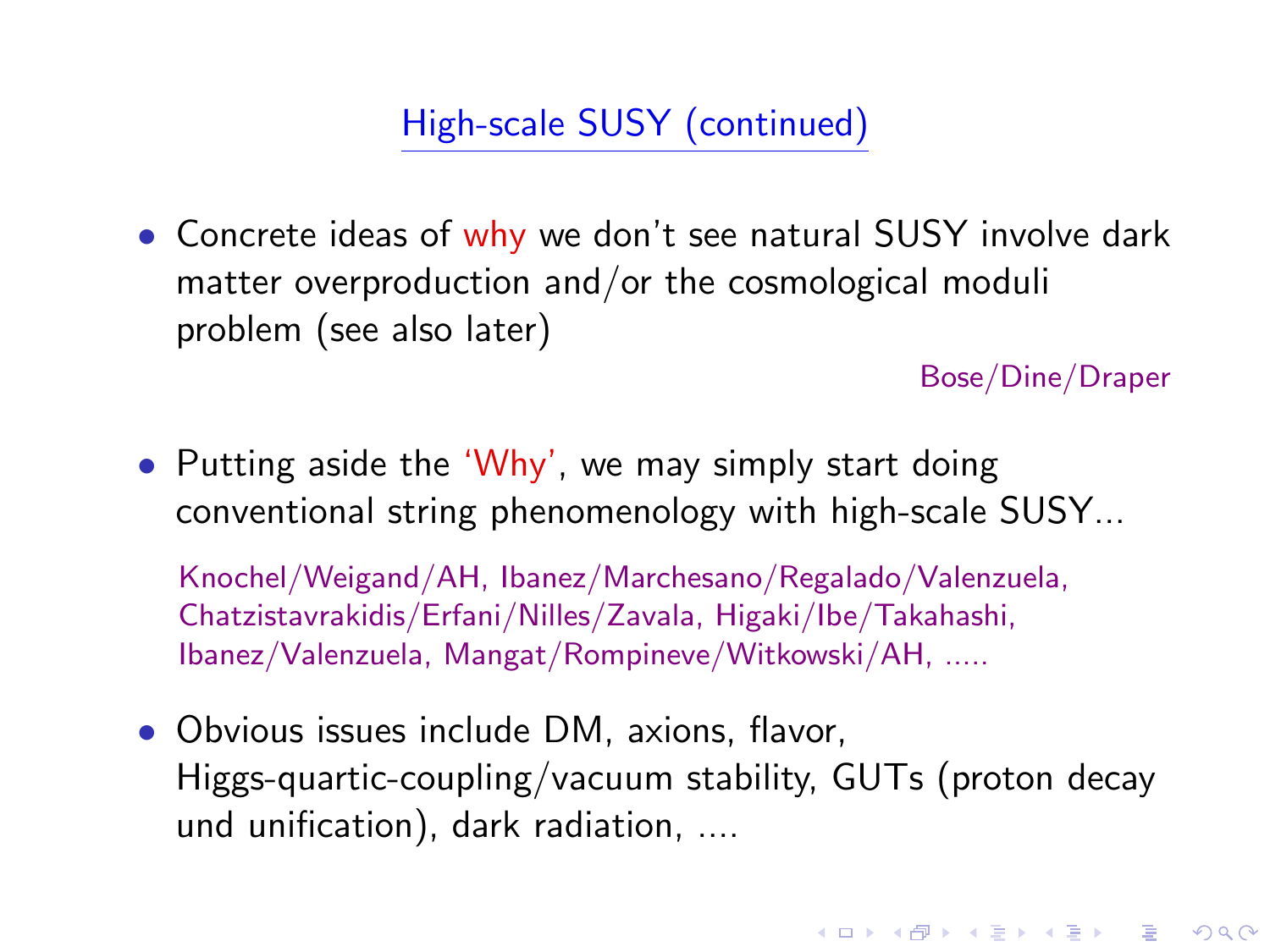# Higgs quartic coupling

- The subject has a long history
- Well-known:

In the SM with low  $m_h$ ,  $\lambda$  runs to zero at some scale  $< M_P$ (vacuum stability bound)

. . .

Lindner, Sher, Zaglauer '89 Froggatt, Nielsen '96 Gogoladze, Okada, Shafi '07

Shaposhnikov, Wetterich 09' Giudice, Isidori, Strumia, Riotto, . . . Masina '12

**KORK ERKER ADE YOUR** 

• It has been attempted to turn this into an  $m_h$  prediction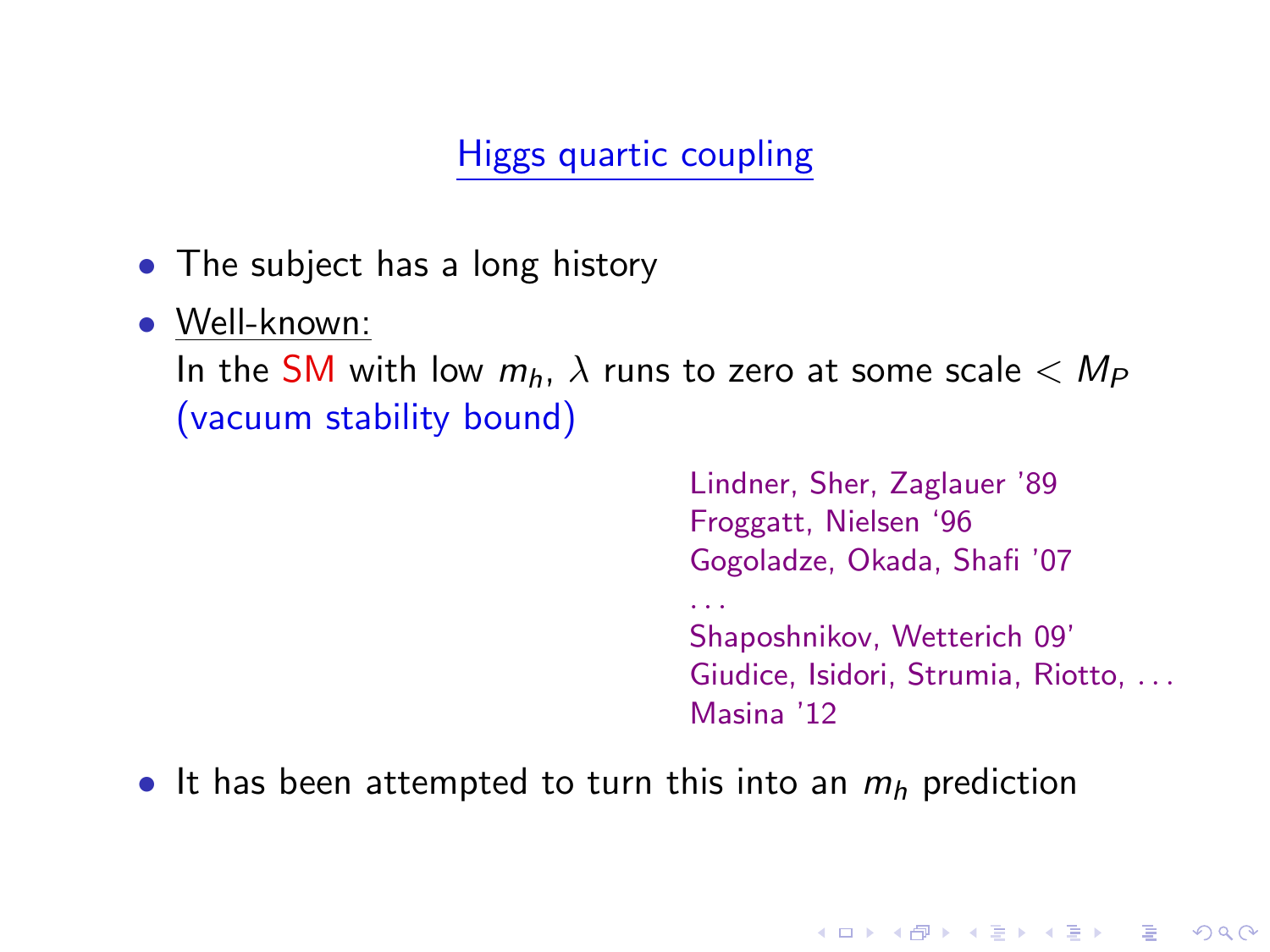

 $299$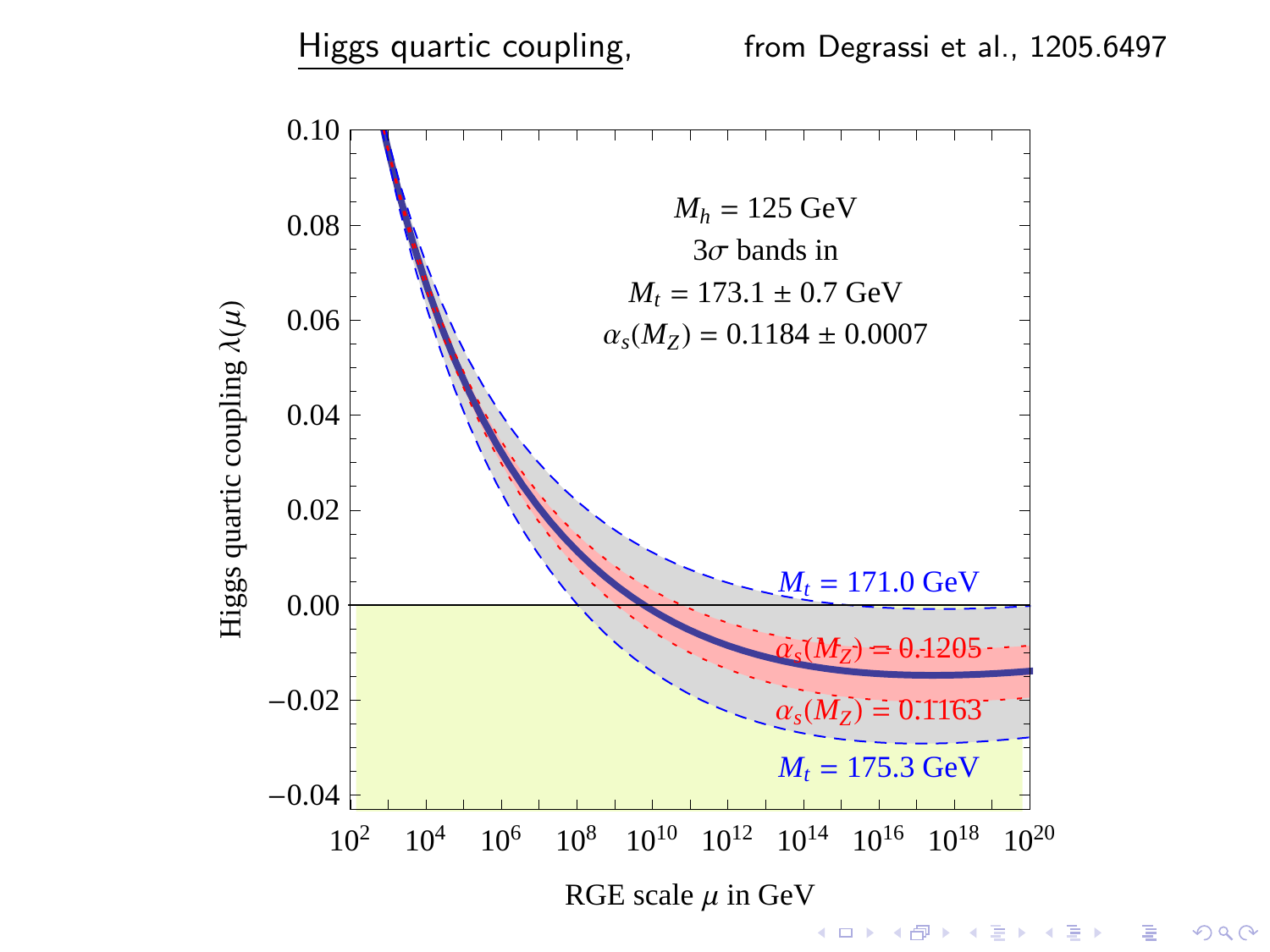The resulting metastable potential



イロト イ御 トイミト イミト ニミー りんぴ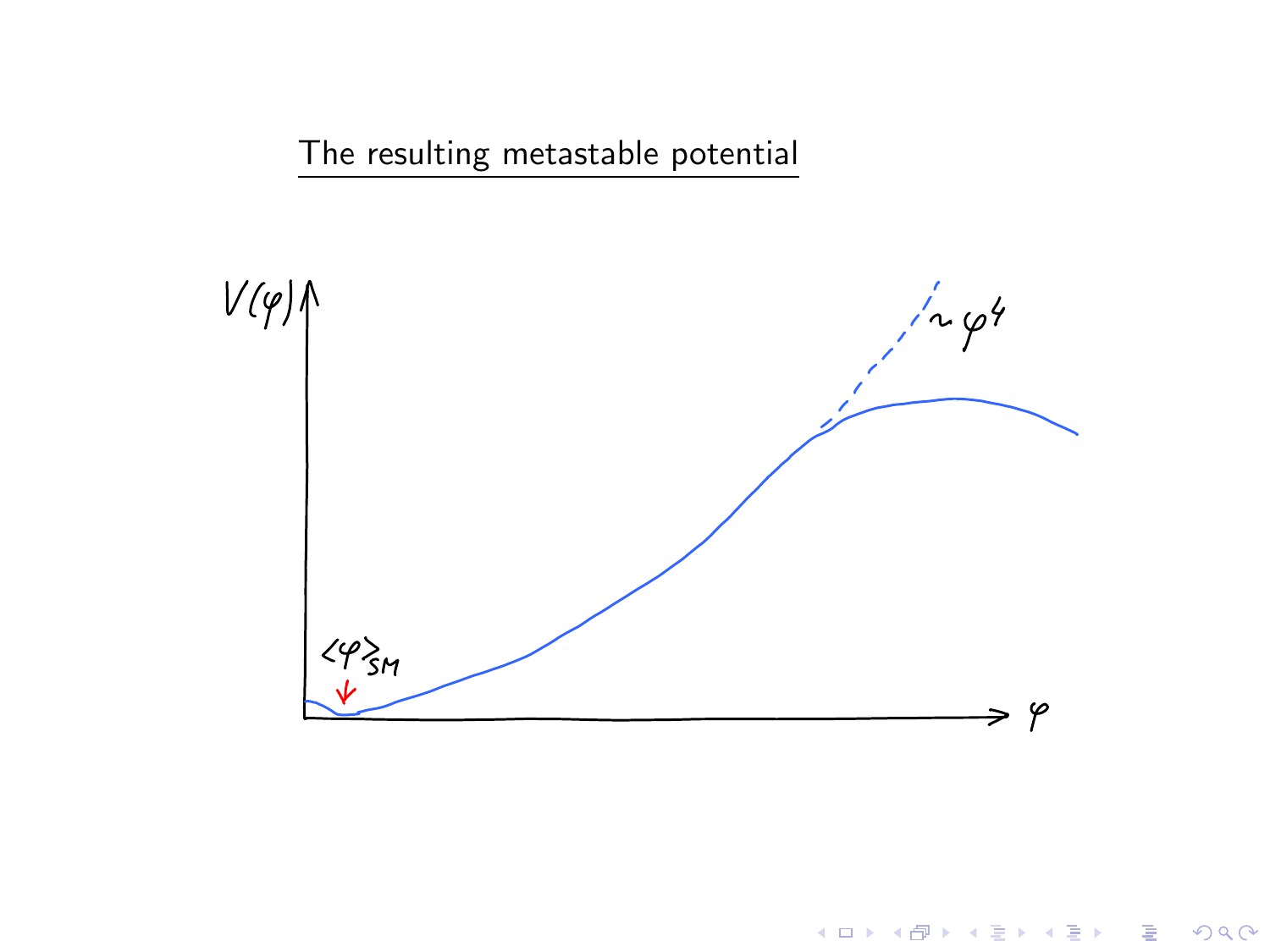#### Two examples:

Higgs mass prediction from  $\lambda = 0$  at 'unification scale'

Gogoladze, Okada, Shafi, '07

• A prediction of  $m_h = 125 \pm 4$  GeV was made (but strong model dependence)

Higgs mass prediction from  $\lambda = 0$  at  $M_P$ 

Shaposhnikov, Wetterich, '09

**K ロ ▶ K @ ▶ K 할 X X 할 X 및 할 X X Q Q O** 

• Assume UV fixpoint of 4d quantum gravity....

Weinberg '79; Reuter '98; Reuter et al. '98. . . '11

• In 2009, with  $m_t \simeq 171$  GeV, this gave a prediction of  $m_h = 126$  GeV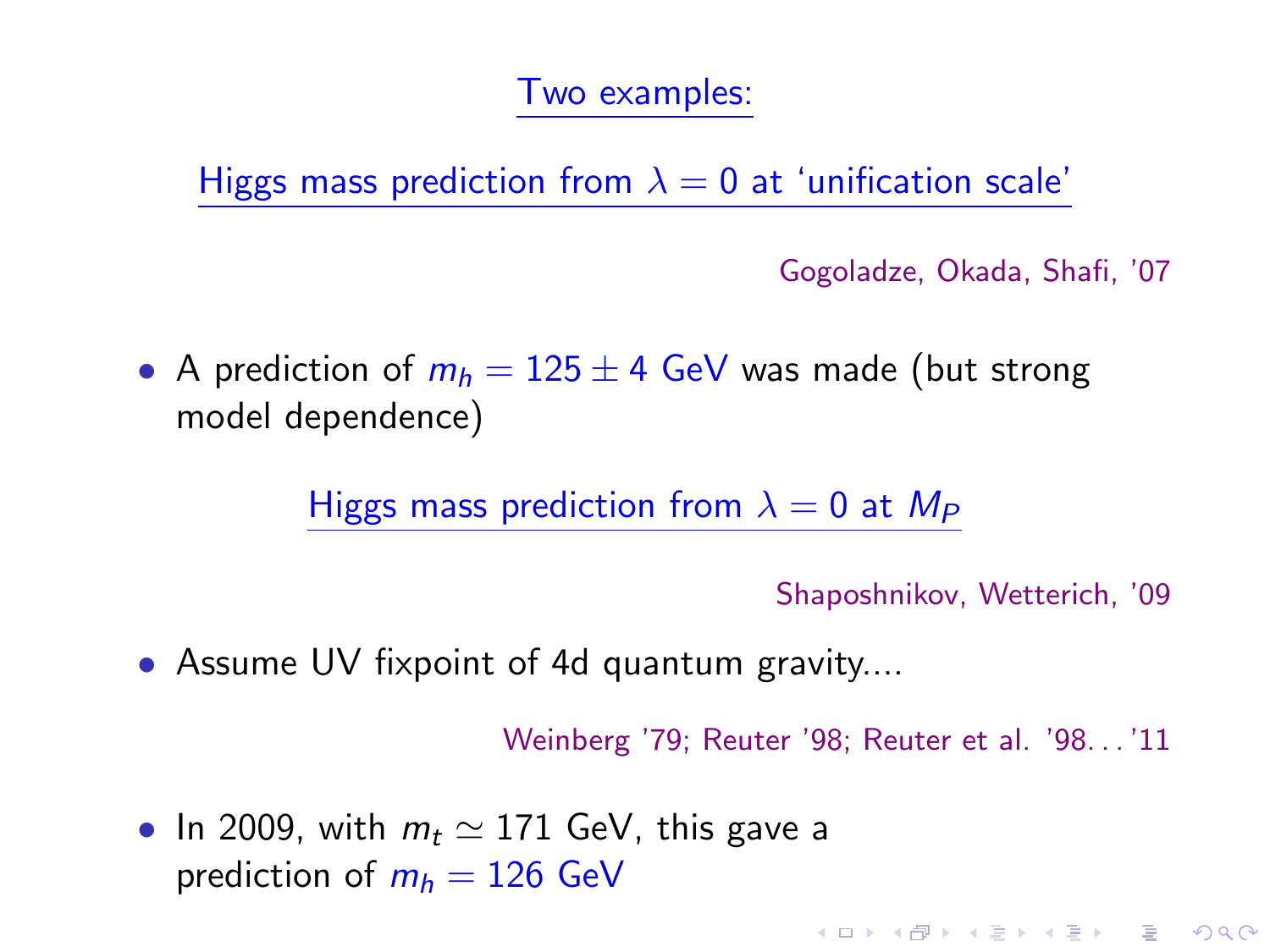String-phenomenologist's perspective

• Natural guess: The special scale  $\mu(\lambda = 0)$  is the SUSY-breaking scale

AH/Knochel/Weigand, Ibanez/Marchesano/Regalado/Valenzuela

- Crucial formula:  $\lambda(m_s) = \frac{g^2(m_s) + g'^2(m_s)}{g}$  $\frac{18}{8}$  (*m<sub>s</sub>*)</sup>  $\cos^2(2\beta)$
- Reminder:

$$
M_H^2 = \left(\begin{array}{cc} |\mu|^2 + m_{H_d}^2 & b \\ b & |\mu|^2 + m_{H_u}^2 \end{array}\right) = \left(\begin{array}{cc} m_1^2 & m_3^2 \\ m_3^2 & m_2^2 \end{array}\right)
$$

 $be$  1!

**KORKAR KERKER E VOOR** 

$$
\sin(2\beta) = \frac{2m_3^2}{m_1^2 + m_2^2}
$$
 Need this to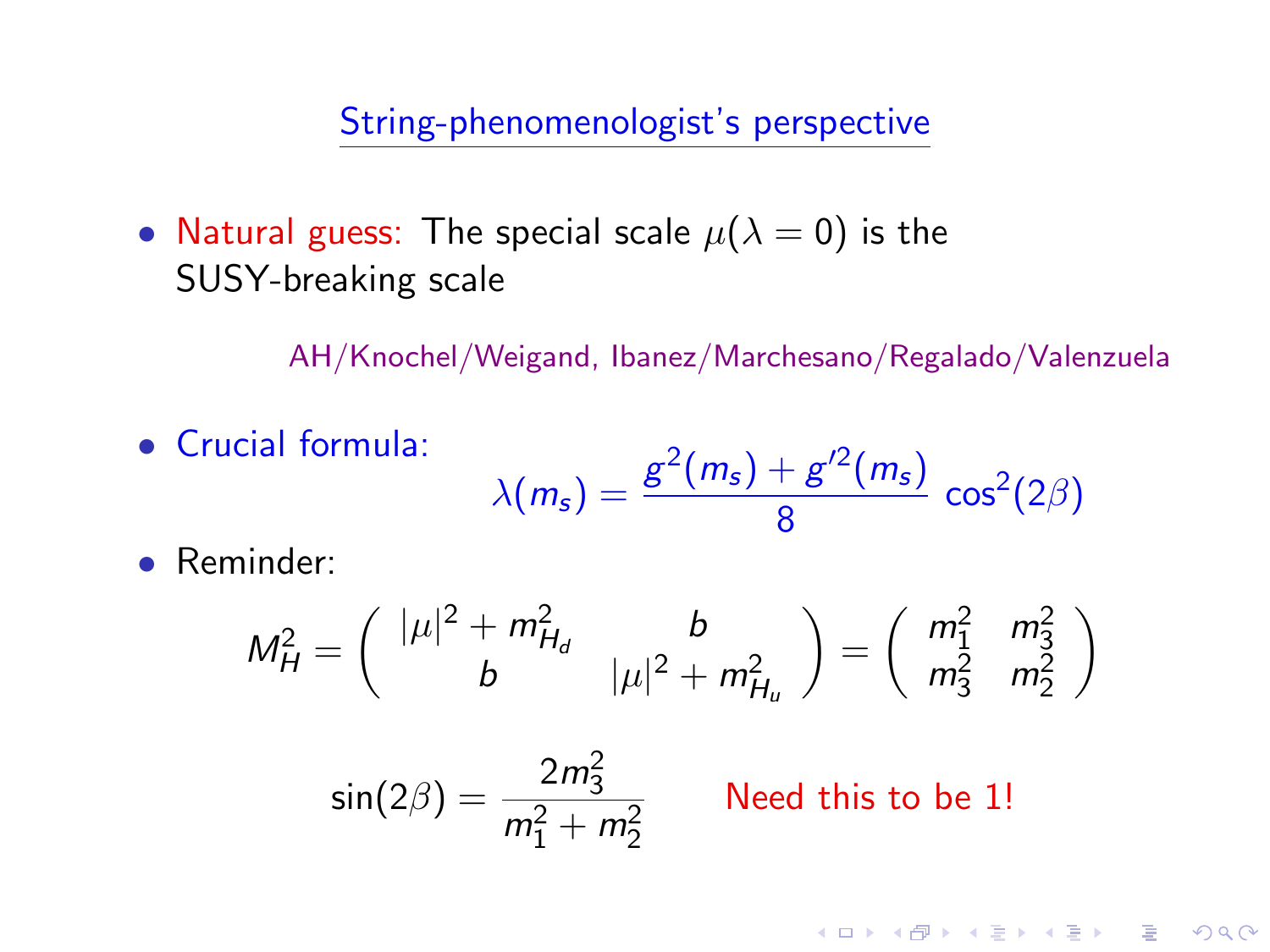• Of course, high-scale SUSY has been considered before

Arkani-Hamed, Dimopoulos '04 Giudice, Romanino '04

• Also, relations tan  $\beta \leftrightarrow \lambda(m_s) \leftrightarrow m_h$  have been discussed

cf. the 140-GeV-Higgs-mass-prediction of Hall/Nomura, '09

. . .

• A possible goal:

Identify a special structure/symmetry leading to tan  $\beta = 1$ (i.e. to  $\lambda = 0$ )

• Indeed, such a structure is known in heterotic orbifolds:

Shift symmetry:

$$
K_H \sim |H_u + \overline{H}_d|^2
$$

Lopes-Cardoso, Lüst, Mohaupt '94 Antoniadis, Gava, Narain, Taylor '94 Brignole, Ibanez, Munoz, Scheich, '95. . .'97

**KORKAR KERKER EL VOLO**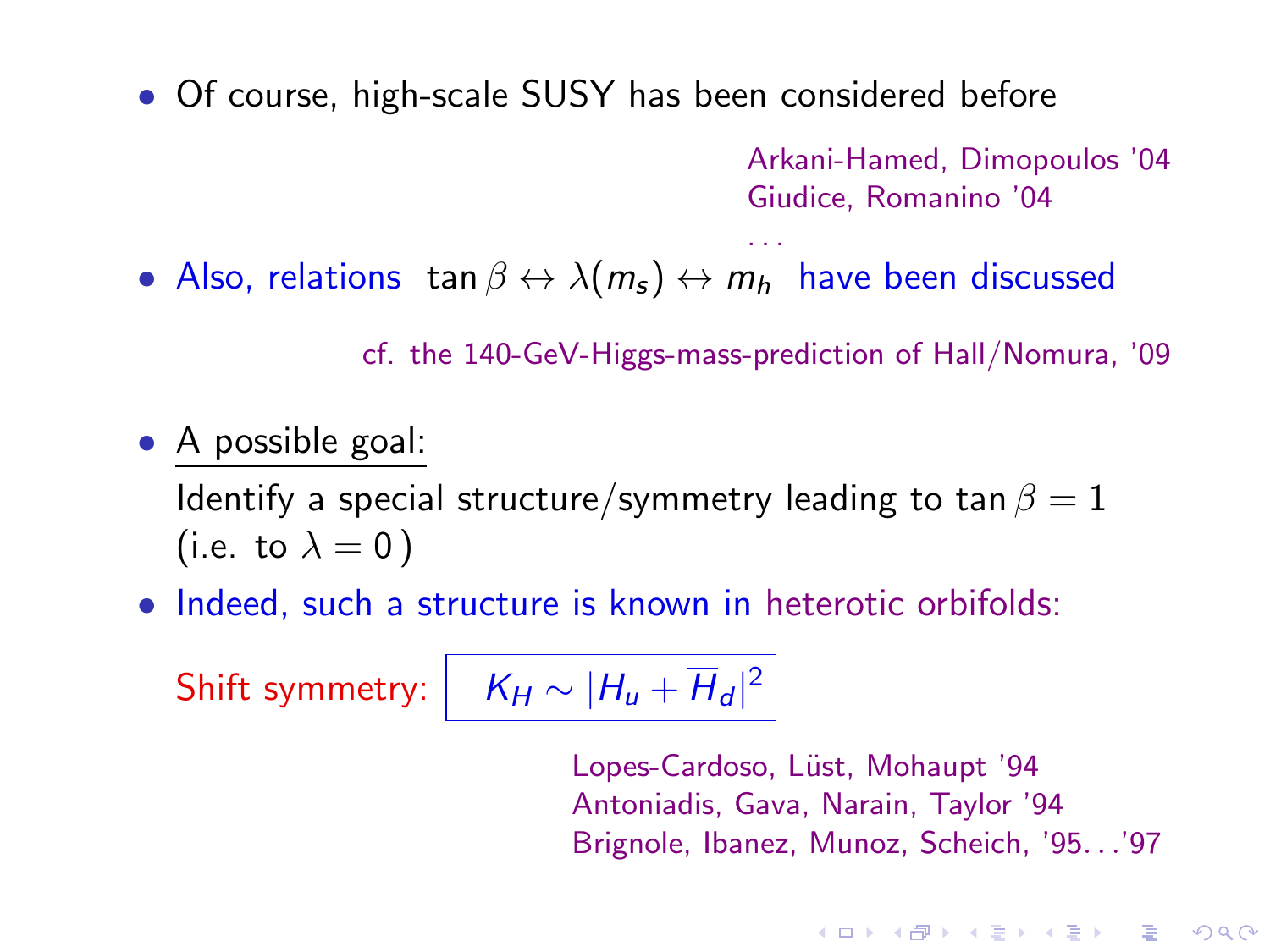NNLO, from Degrassi et al., 1205.6497

Predicted range for the Higgs mass



 $299$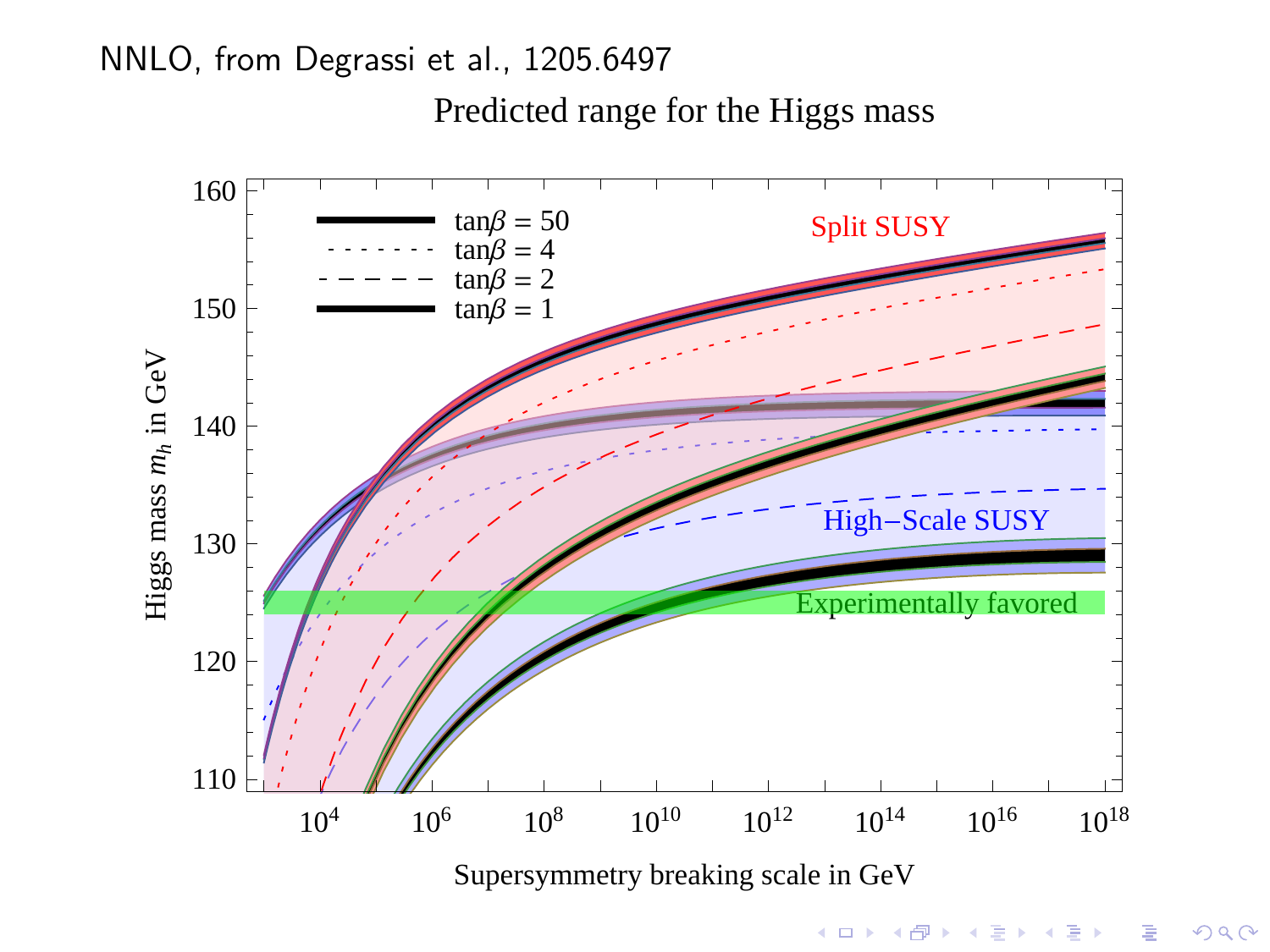In more detail:  $K_H = f(S, \overline{S})|H_u + \overline{H}_d|^2$ 

Assuming  $F_S \neq 0$  and  $m_{3/2} \neq 0$  this gives

$$
m_1^2 = m_2^2 = m_3^2 = |m_{3/2} - \overline{F}^S f_{\overline{S}}|^2 + m_{3/2}^2 - F^S \overline{F}^S (\ln f)_{S\overline{S}}
$$

• In the language of higher-dimensional gauge theories, it is easy to see the physical origin:

5d SU(6) → SU(5)×U(1);  $35 = 24+5+5+1$ ; Higgs= Σ + iA<sub>5</sub> cf. Gogoladze, Okada, Shafi '07

**KORK ERKER ADE YOUR**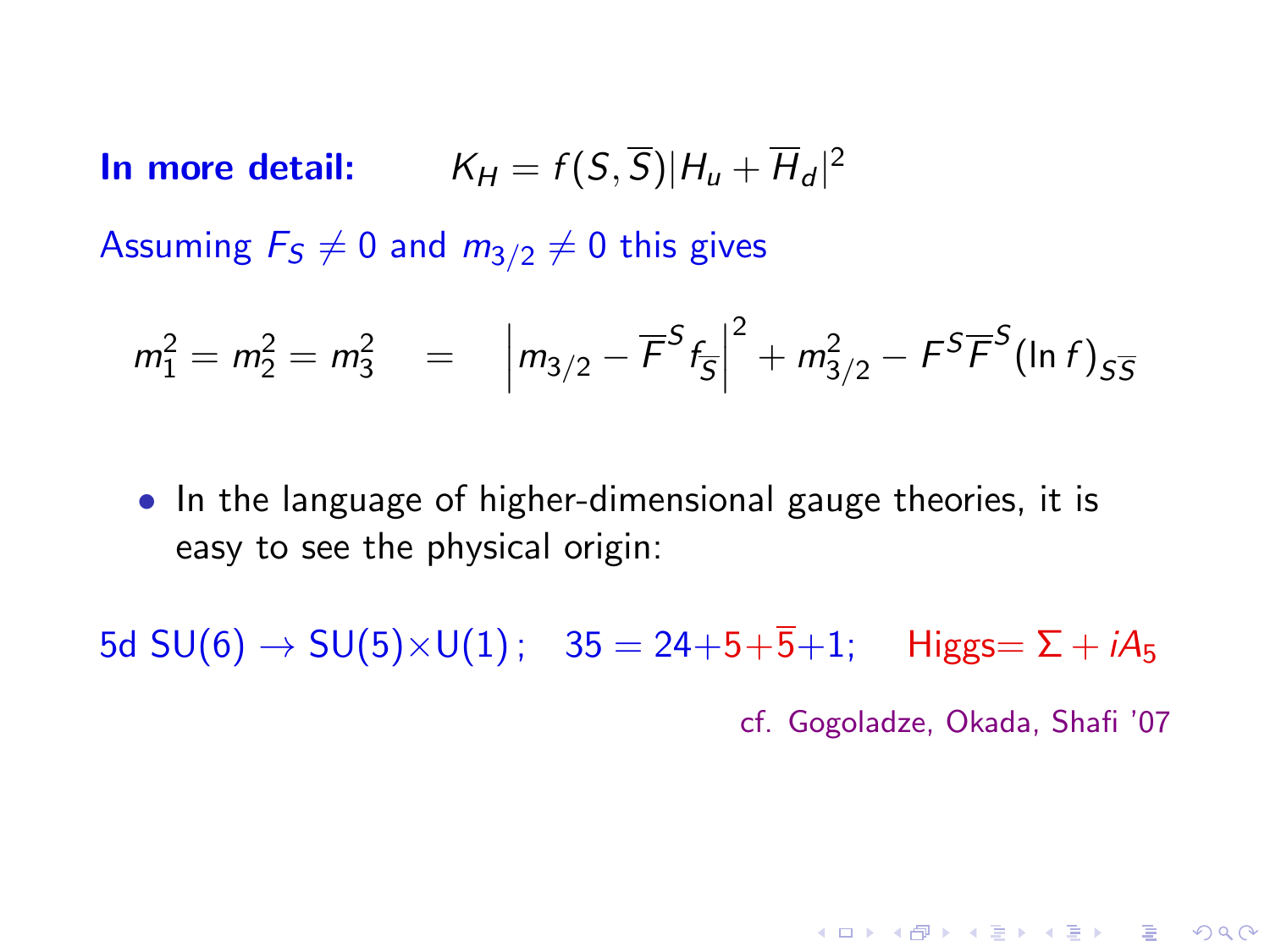### **Comments**

- This simple understanding of the shift-symmetry lets us hope that it is more generic heterotic WLs  $\leftrightarrow$  type IIA / D6-WLs  $\leftrightarrow$  type IIB / D7-WLs or positions
- These and other origins of the Higgs-shift-symmetry and of tan  $\beta = 1$  have recently also been explored in

Ibanez, Marchesano, Regalado, Valenzuela '12 Ibanez, Valenzuela '13

• In particular, they observe that to get tan  $\beta = 1$ . a  $\mathbb{Z}_2$  exchange symmetry acting on  $H_u$ ,  $H_d$  is sufficient; the rest is done by the usual tuning. . .

$$
M_H^2 = \left(\begin{array}{cc} m_1^2 & m_3^2 \\ m_3^2 & m_2^2 \end{array}\right)
$$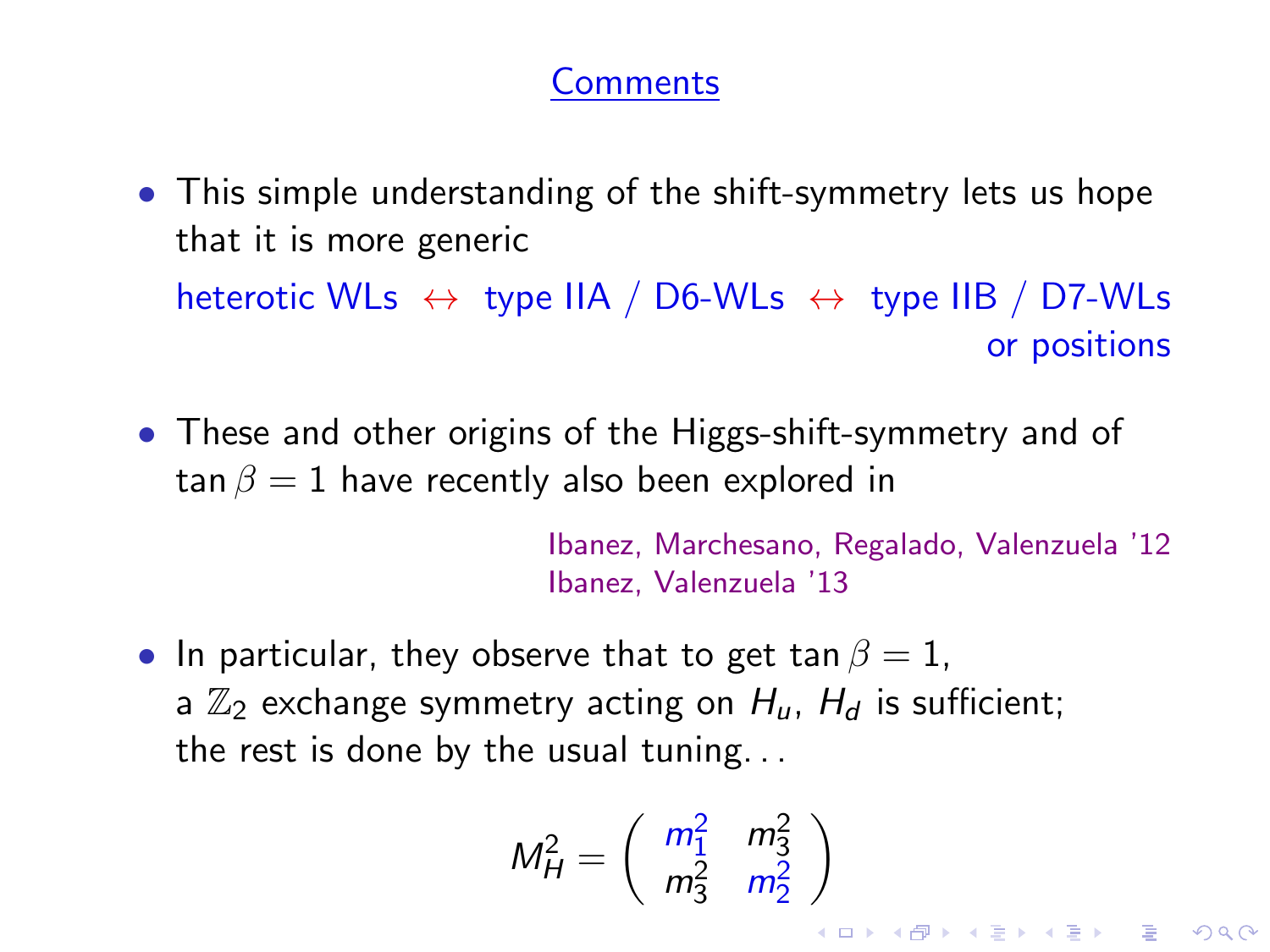A-term corrections for 
$$
A_t^2 = m_S^2
$$
 and  $A_t^2 = 6m_S^2$ 

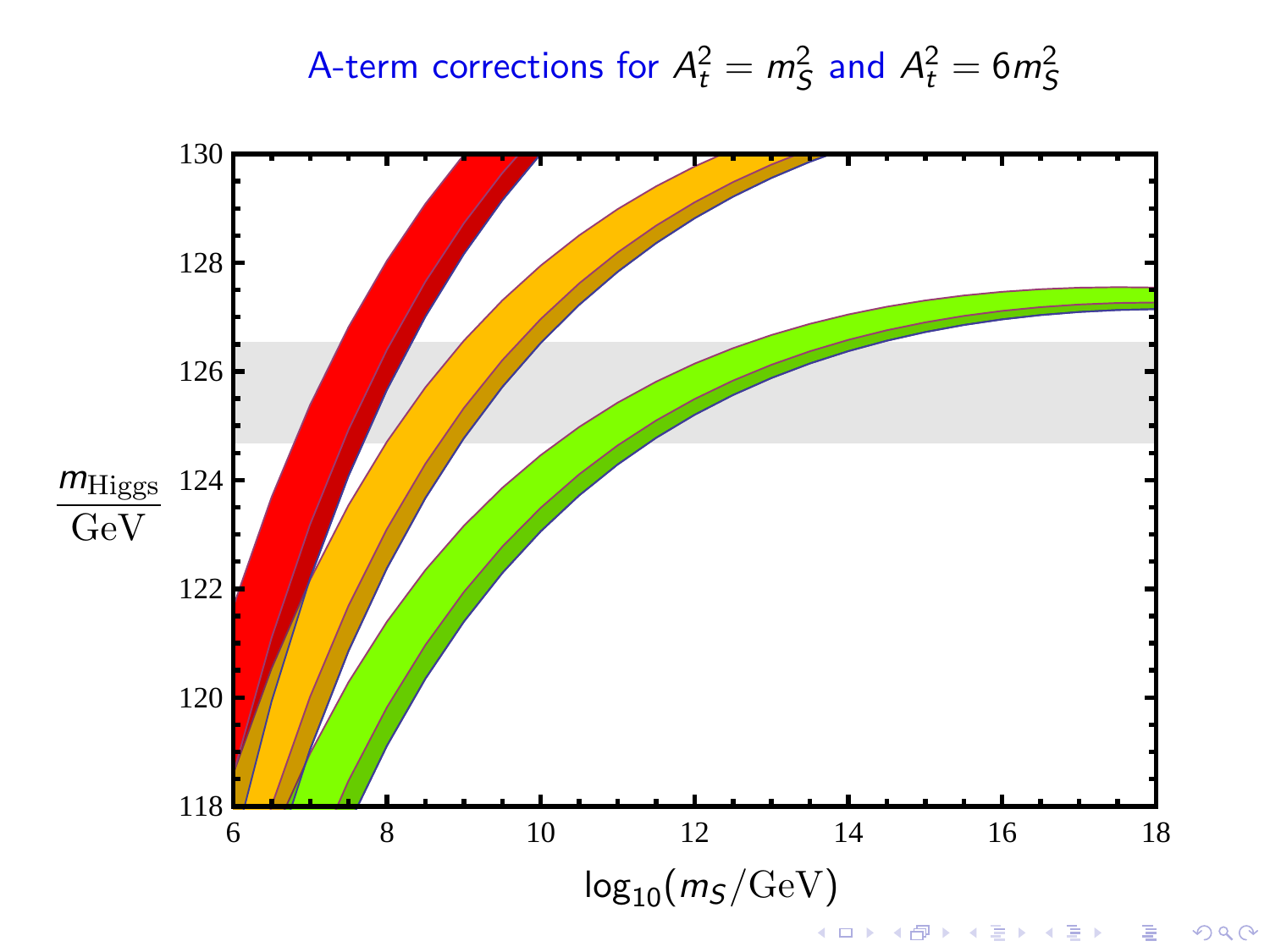• The D7 shift symmetry is easy to visualize in SYZ picture...



イロト 不優 トイ選 トイ選 トー選

 $299$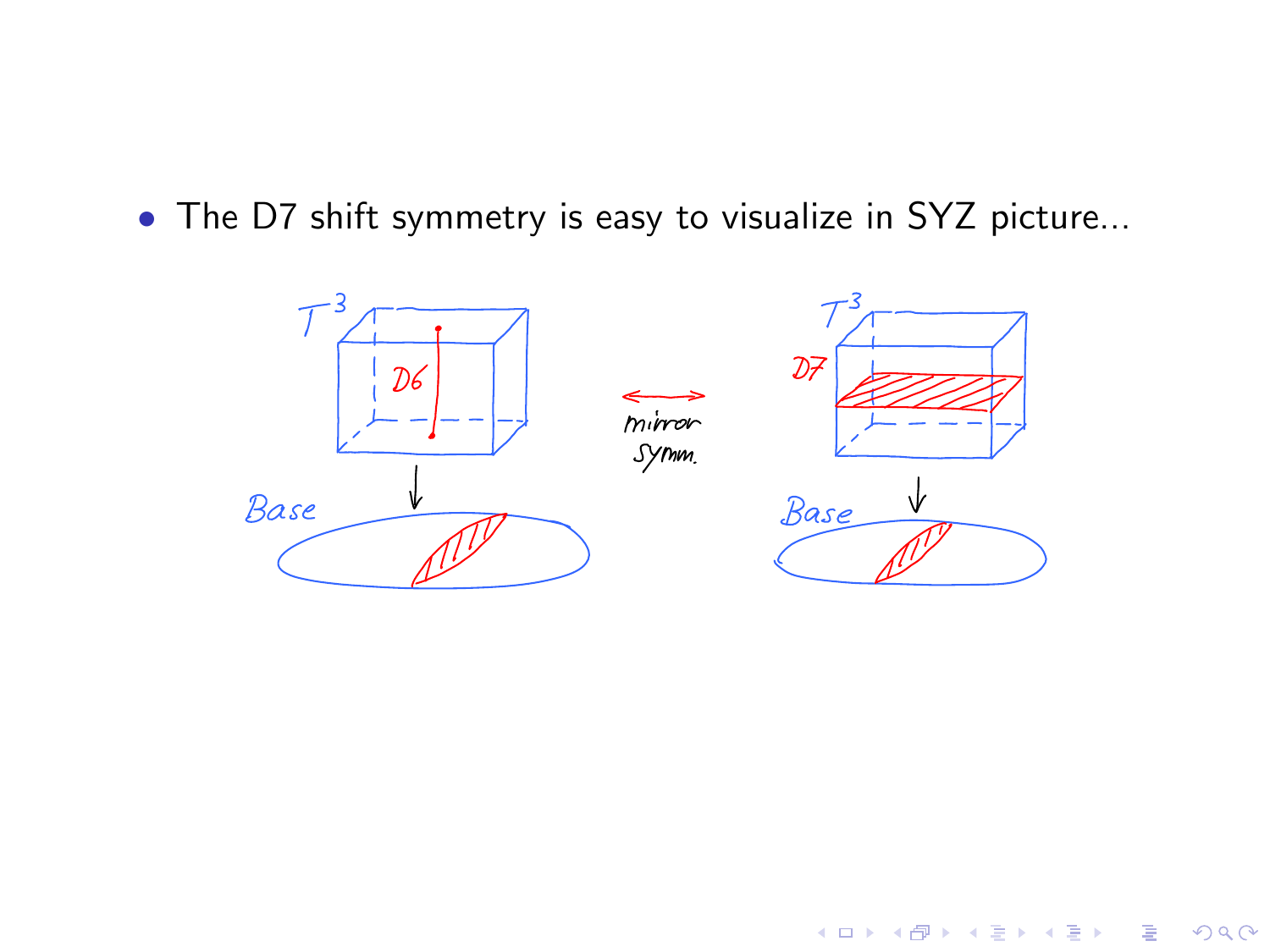## An aside on Inflation:

• The status of axion monodromy may have fundamentally improved with a recent series of papers:

> Marchesano/Shiu/Uranga, 1404.3040 Blumenhagen/Plauschinn 1404.3542 AH/Kraus/Witkowski 1404.3711

as well as:

Ibanez/Valenzueala Arends, AH, . . . , Lüst, Mayrhofer, Weigand Franco/Galloni/Retolaza/Uranga

See L. McAllister's talk for more refs.

- They share the idea of a shift-symmetry in  $K$ , weakly broken by W
- Our version uses precisely the D7 ('complex-structure') shift-symmetry above, plus standard type-IIB fluxes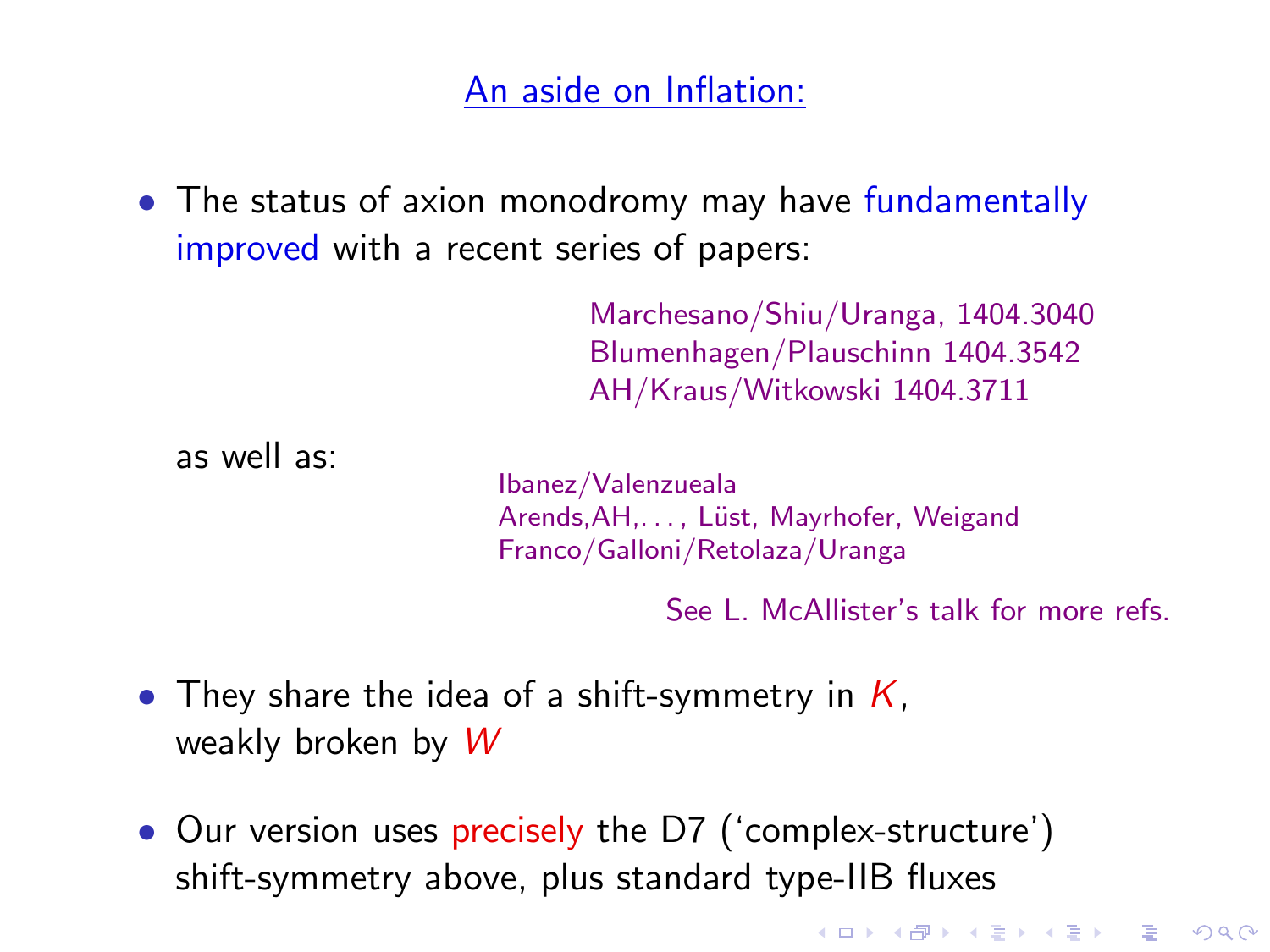From unstable high-scale to metastable low-scale theories

- So far, we argued that SUSY should appear at least at the scale  $\mu_{\lambda}$ .
- In fact, it takes very little effort to avoid this naive expectation:
- Let string theory produce a high-scale NMSSM, with a large SUSY mass  $M$  for the singlet  $S$ , and a small soft mass:

Giudice/Strumia '11

**KORKAR KERKER E VOOR** 

$$
W = \kappa S H_u H_d + \frac{1}{2} M S^2, \qquad V_{\text{soft}} \supset m_s^2 |S^2|
$$

• Integrating out S creates a negative quartic potential!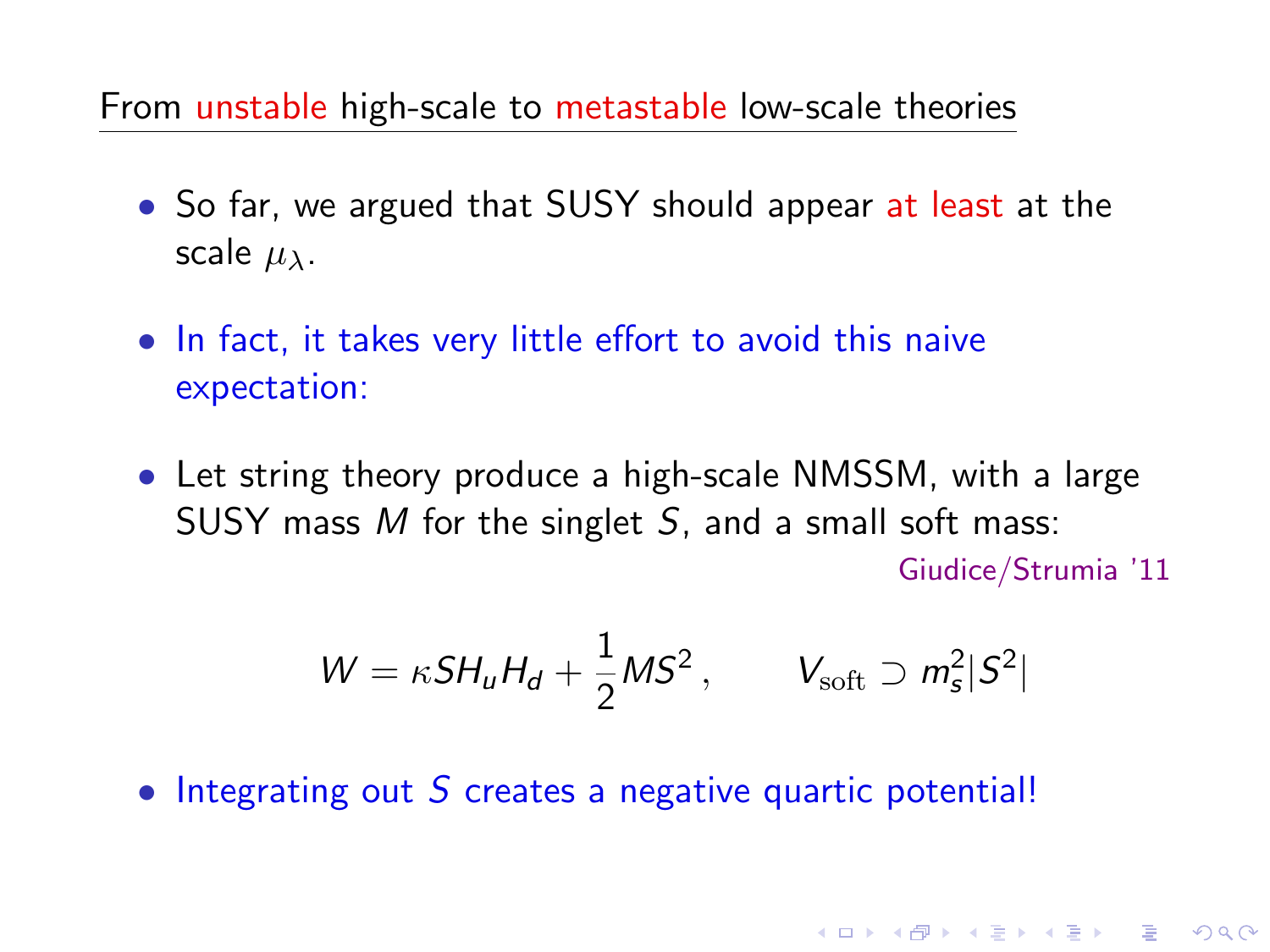• This leads to an interesting UV→IR effective-theory running picture:



• 'Our' minimum is generated only radiatively, as  $\lambda$  runs from negative to positive values in a loop-calculation based on an unstable vacuum.

K ロ ▶ K @ ▶ K 할 > K 할 > 1 할 > 1 이익어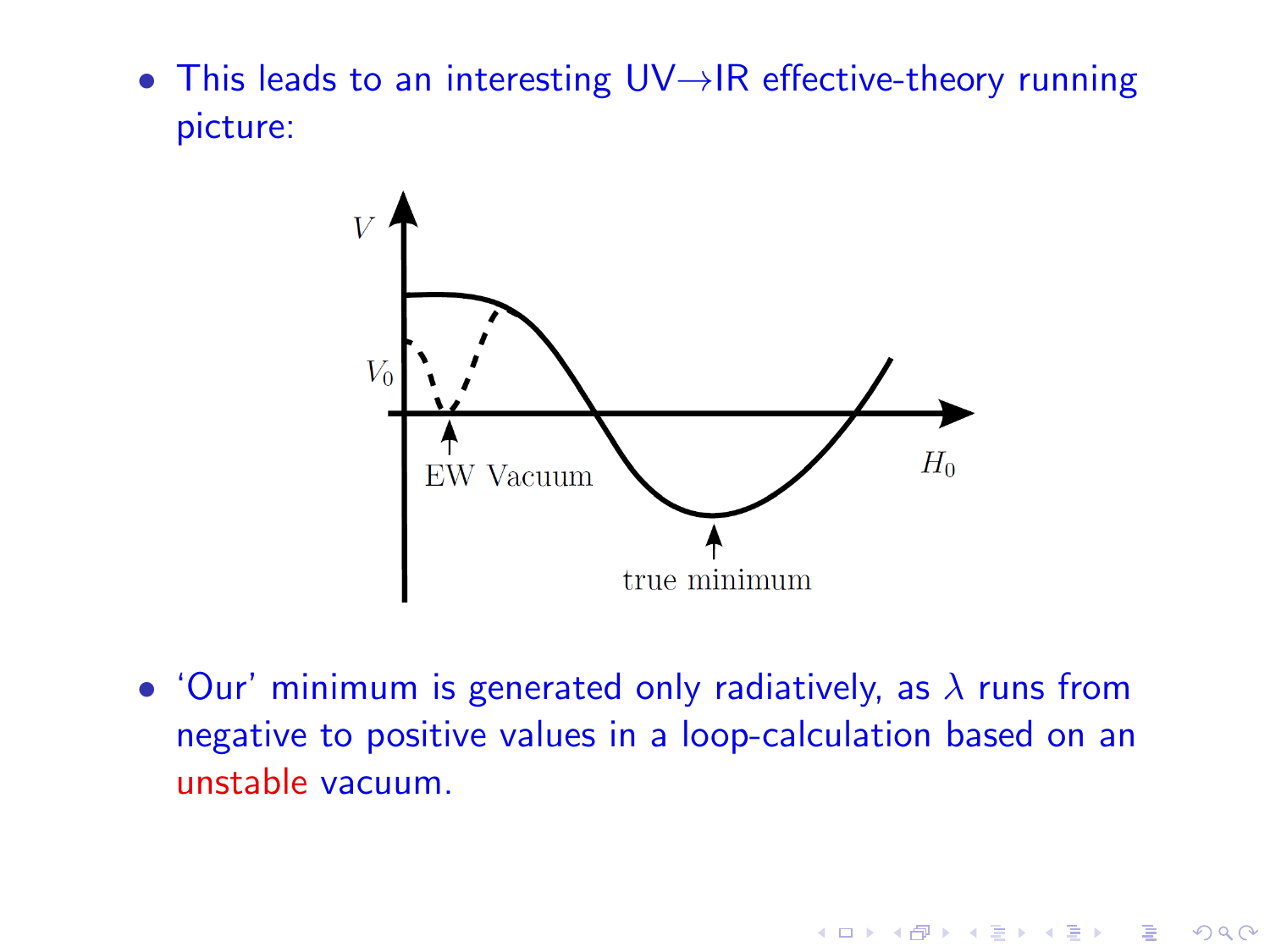## (String-) GUTs with High-Scale SUSY

original work based on paper with J. Unwin; see also Gato-Rivera/Schellekens, Lin/Weigand

- If SUSY is broken far above 1 TeV, precision unification fails
- Naively, one might think that GUTs lose their motivation since the " $10 + \overline{5}$ " spectrum follows from anomaly cancellation
- This can be argued as follows: Foot, Lew, Volkas, Joshi '89 Knochel, Wetterich '11

Starting from the (3,2) of the SM, anomaly cancellation allows only

- $\mathbf{I}$  :  $(3,2)_{1/6}$  +  $(\overline{3},1)_{-2/3}$  +  $(\overline{3},1)_{1/3}$  +  $(1,2)_{-1/2}$  +  $(1,1)_{1}$
- II : (3,2)γ +(3,1)<sub>−Y−1/2</sub> +(3,1)<sub>−Y+1/2</sub> +(1,2)<sub>−3Y</sub> +(1,1)<sub>3Y−1/2</sub> +(1,1)<sub>3Y+1/2</sub>
- **III** :  $(3,2)_Y$  +(3,2)<sub>-Y-1/2</sub> +(3,2)<sub>-Y+1/2</sub> +(3,2)<sub>-Y</sub> +(3,2)<sub>Y-1/2</sub> +(3,2)<sub>Y+1/2</sub>.

**KORKAR KERKER EL VOLO**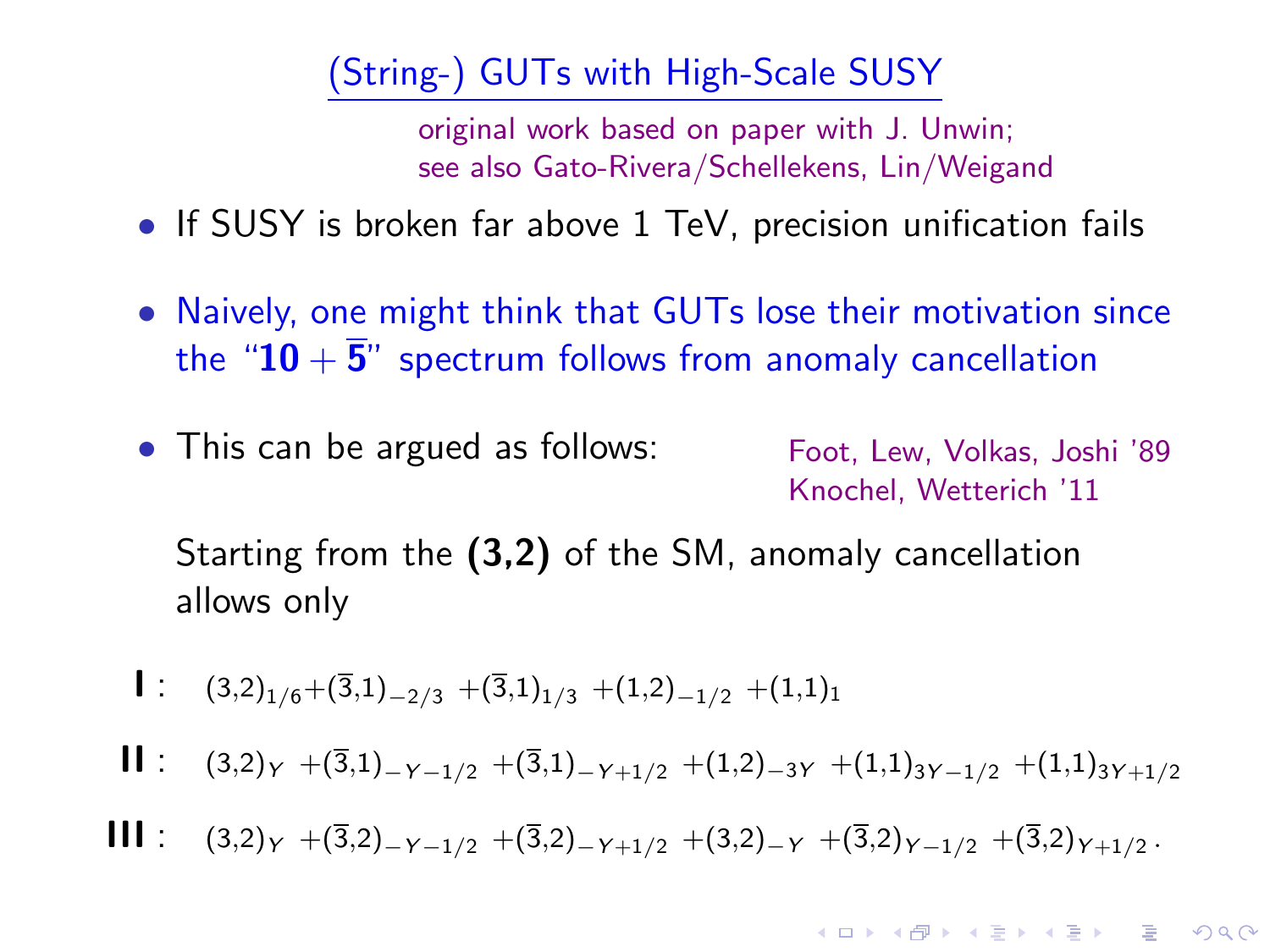- ...thus, the SM spectrum (i.e. 'choice I') has a 30% chance whithout any deeper motivation
- However, the threefold replication of 'choice I requires explanation (statistically, one would expect some combination of the choices I, II and III)

By contrast:

- In an  $SU(5)$  GUT (e.g. with hypercharge-flux-breaking), a simple choice of flux numbers explains the threefolds replication of the  $10 + \overline{5}$  spectrum
- One can take this (plus, possibly, simplicity) as a motivation to consider GUTs even without low-scale SUSY

**KORK (FRAGE) EL POLO**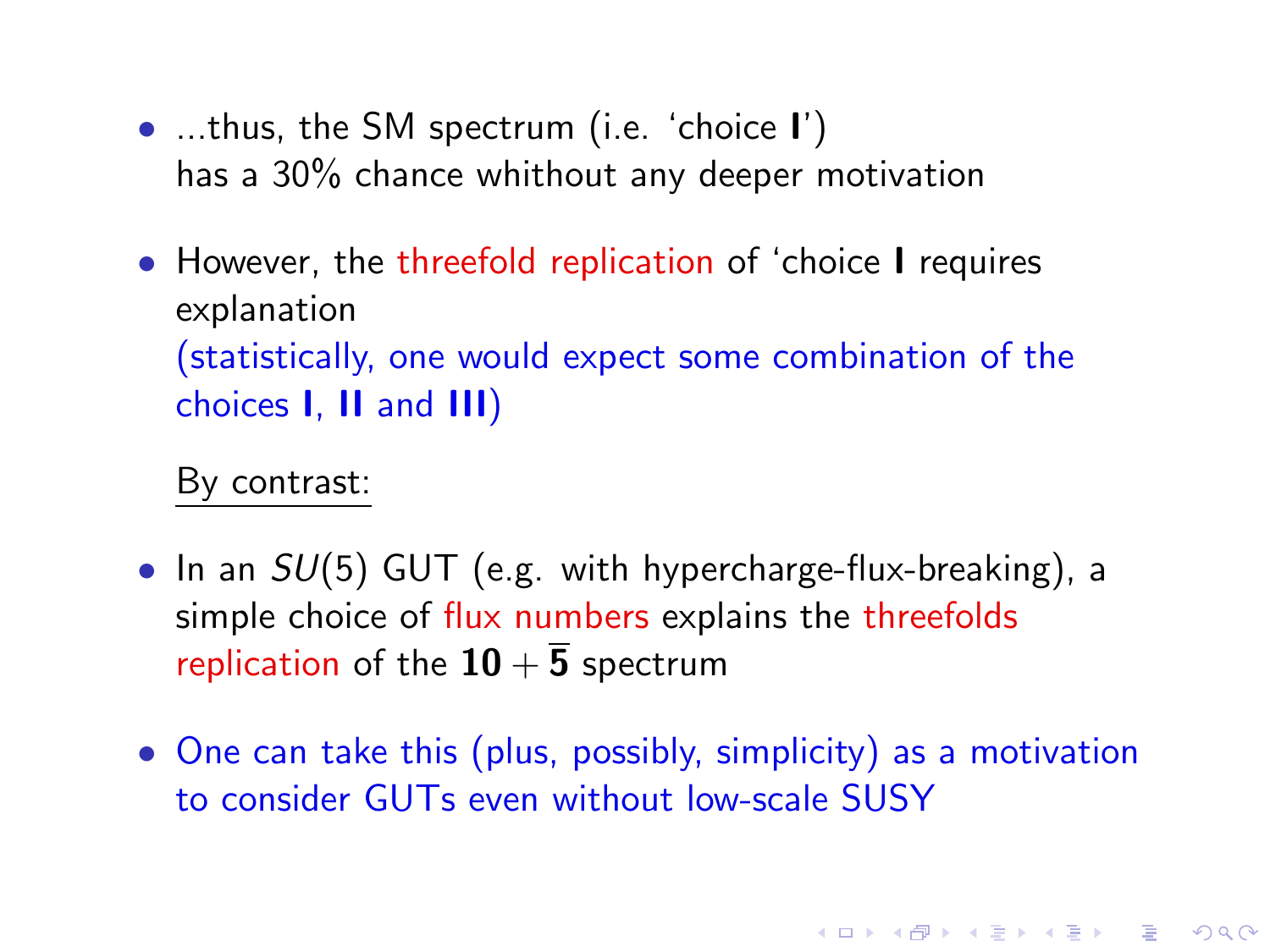#### F-theory corrections to unification

Donagi/Wijnholt; Blumenhagen '08

• It is then natural to consider F-theory corrections to maintain precision unification in high-scale SUSY scenarios

Ibanez, Marchesano, Regalado, Valenzuela '12

- In contrast to previous discussions, I want to argue that both classical ('Blumenhagen type') and loop ('Donagi/Wijnholt-type') corrections have to be added
- The argument is based on the type I / heterotic 1-loop formula

Bachas, Kiritsis '96

**KORKAR KERKER E VOOR** 

$$
\mathcal{L} \sim R_I^2 \Big[ \tfrac{1}{\mathcal{E}_I} \mathsf{Tr}_f \big[ F^4 \big] + \Big\{ \int_0^\infty dI \sum_w e^{-w^2 I/2\pi} \Big\} \Big( \mathsf{Tr}_f \big[ F^4 \big] + \tfrac{1}{8} \mathsf{Tr}_f \big[ F^2 \big]^2 \Big) \Big] + \cdots,
$$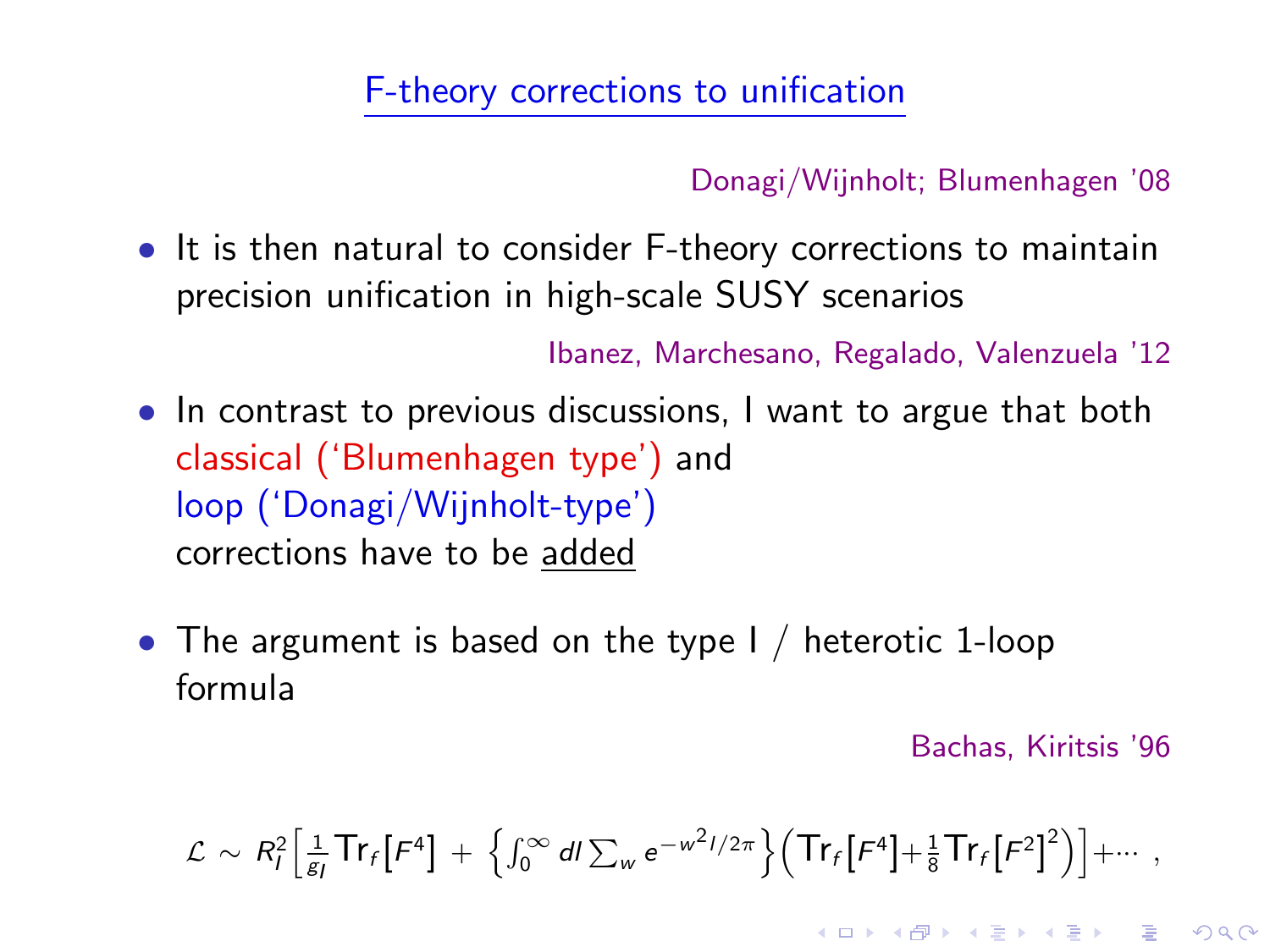F-theory corrections to unification (continued)

• Rewriting this in type IIB variables gives

$$
\mathcal{L} \sim \frac{1}{g_s} \mathsf{Tr}_f \left[ F^4 \right] + \mathsf{Tr}_{\text{Adj}} \left[ F^4 \right] \text{Log}(1/\epsilon)
$$

• Here we clearly see both the classical ('Blumenhagen') and loop (Donagi/Wijnholt) terms

## GUT implementation

Dolan/Marsano/Schäfer-Nameki '11

• Start from

$$
\alpha_i^{-1}(m_Z) = \alpha_{\rm GUT}^{-1} + \frac{1}{2\pi} b_i^{\rm MSSM} \log\left(\frac{M_{\rm KK}}{m_Z}\right) + \delta_i^{\rm MSSM} + \delta_i^{\rm tree} + \delta_i^{\rm loop},
$$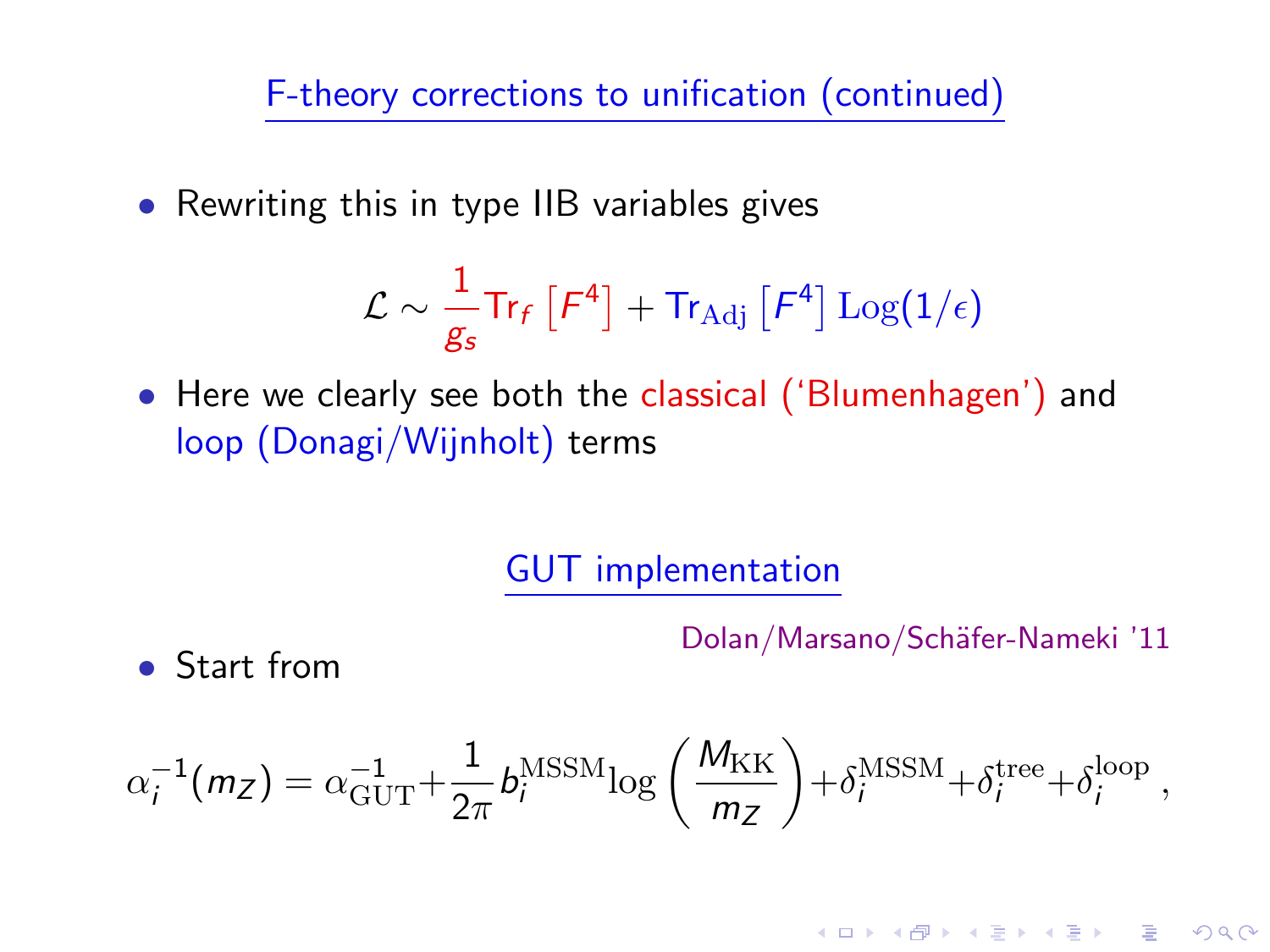## GUT implementation (continued)

• More specifically

$$
\delta_i^{\text{MSSM}} = \frac{1}{2\pi} \left( b_i^{\text{SM}} - b_i^{\text{MSSM}} \right) \log \left( \frac{M_{\text{SUSY}}}{m_Z} \right)
$$

$$
\delta_i^{\text{loop}} = \frac{1}{2\pi} b_i^{\text{5/6}} \log \left( \frac{\Lambda}{M_{\text{KK}}} \right)
$$

Conlon; Conlon/Palti '09

$$
\delta_i^{\text{tree}} = \frac{b_i^H}{g_s} \int_S \left[ f_Y \wedge i^* B_- - \frac{1}{10} f_Y \wedge f_Y - f_Y \wedge f_S \right]
$$

Mayrhofer/Palti/Weigand '13

• This allows for a full phenomenological analysis

**K ロ ▶ K @ ▶ K 할 X X 할 X 및 할 X X Q Q O**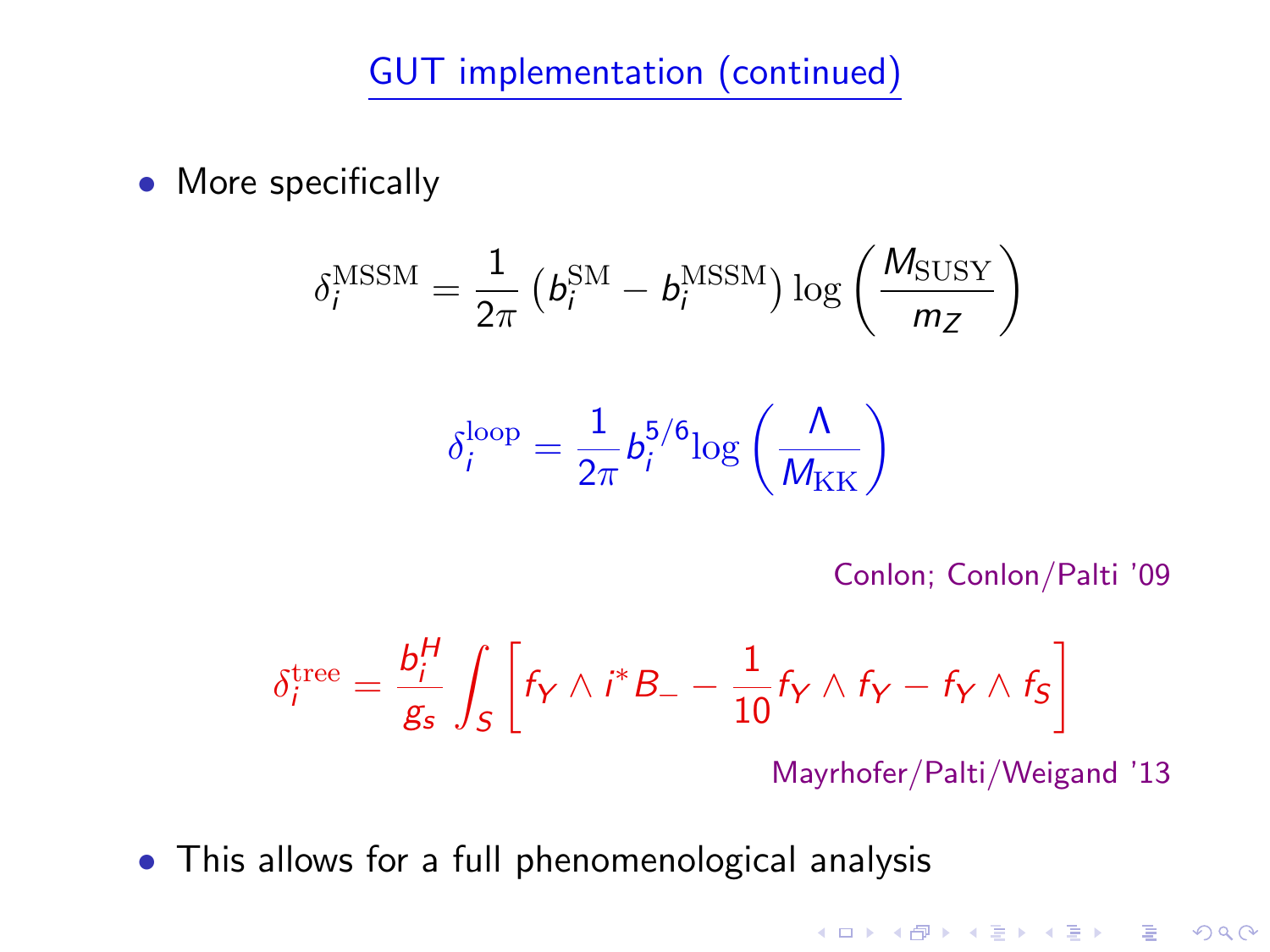The strategy of Ibanez/Marchesano/Regalado/Valenzuela

- Let  $W_0$  and  $g_s$  take its natural,  $\mathcal{O}(1)$  values
- Implement the above formulae (without loop-effect)
- One finds  $M_{\rm GUT} \simeq 3 \times 10^{14}$  GeV and  $M_{\rm SUSY} \simeq 5 \times 10^{10}$  GeV
- The unavoidable dimension-6 proton decay must be suppressed by localization of  $X, Y$  gauge bosons away from the matter curves see also Hamada/Kobayashi '12; Kakizaki '13

## Our strategy

**K ロ ▶ K @ ▶ K 할 X X 할 X 및 할 X X Q Q O** 

- We believe (see below) that it is very hard to suppress  $X$ , Y-induced proton decay
- Then  $M_{\text{GUT}}$  must be kept high which (based on the RG-analysis) forces  $M_{\text{SUSY}}$  to remain low(ish)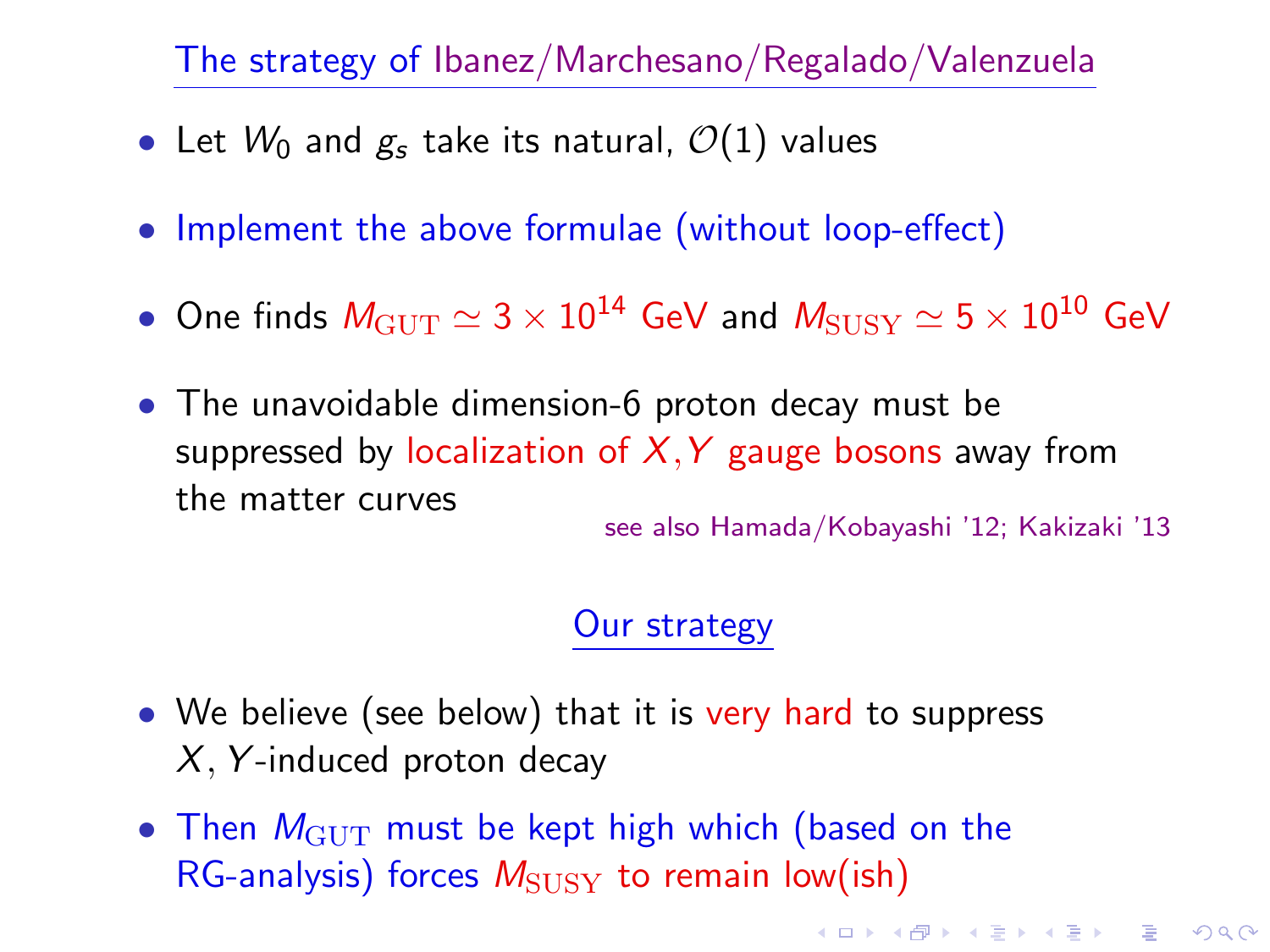Running/proton-decay constraints

$$
\rm \textit{M}_{GUT}\simeq 4.25\times 10^{15}~GeV \left(\frac{10^5~GeV}{\textit{M}_{SUSY}}\right)^{2/9} \left(\frac{3.3}{\Lambda/M_{KK}}\right)^{1/3}
$$

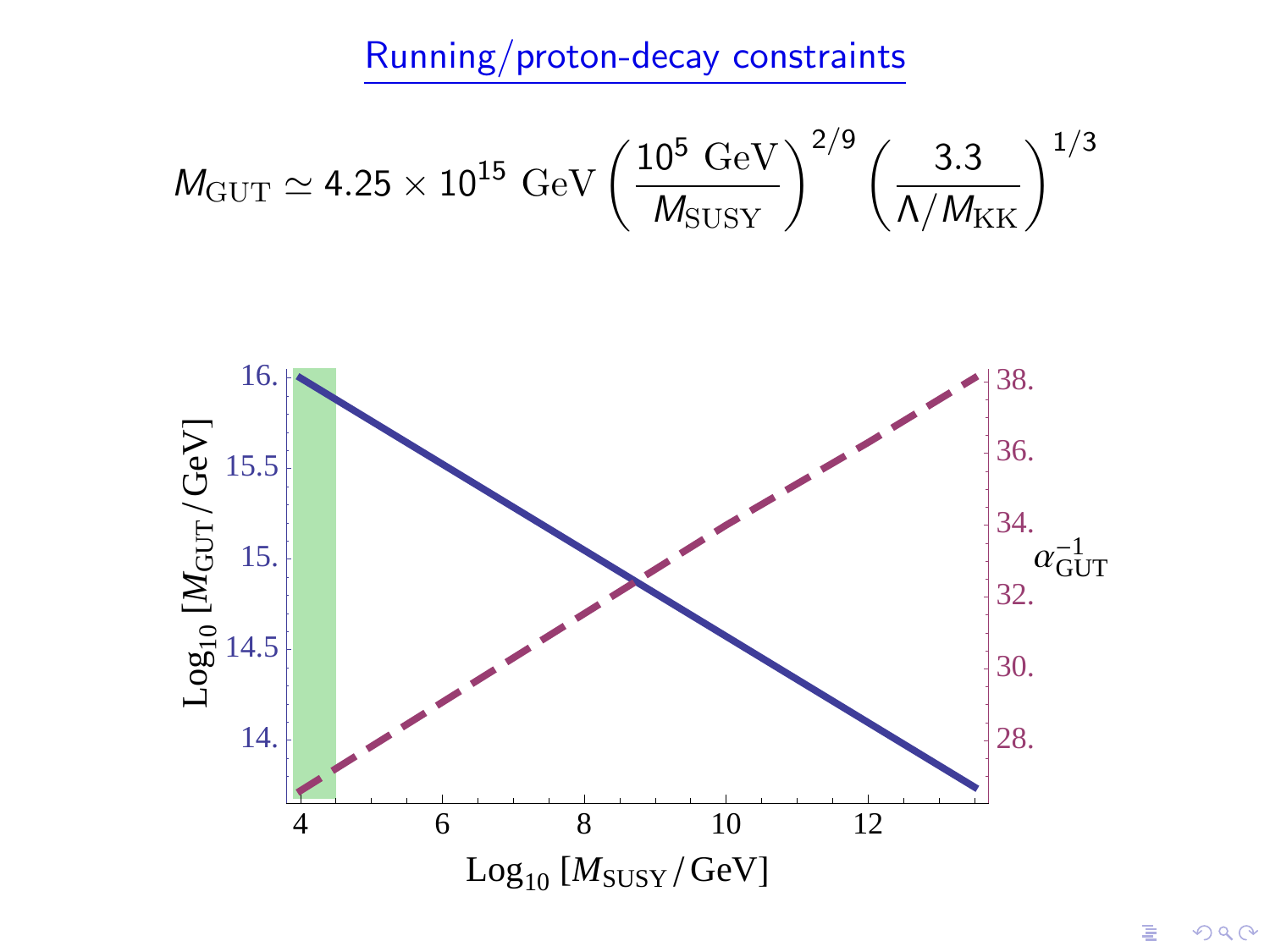#### The crucial  $X, Y$ -localization issue

see also Klebanov/Witten '03; Beasley/Heckman/Vafa Cecotti/Cheng; Conlon/Palti/Dudas/Camara; Font/Ibanez/Aparicio/Marchesano;. . .

**KORK ERKER ADE YOUR** 

• Let  $S = T^4 = T^2 \times T^2$ , with the matter curve on the small  $T^2$ 



• The best localization arises for  $\mathcal{T}^2 = \mathcal{S}^1 \times \mathcal{S}^1$ 

• The  $X, Y$  wavefunctions now correspond to those of a scalar field on a line with linearly varying mass term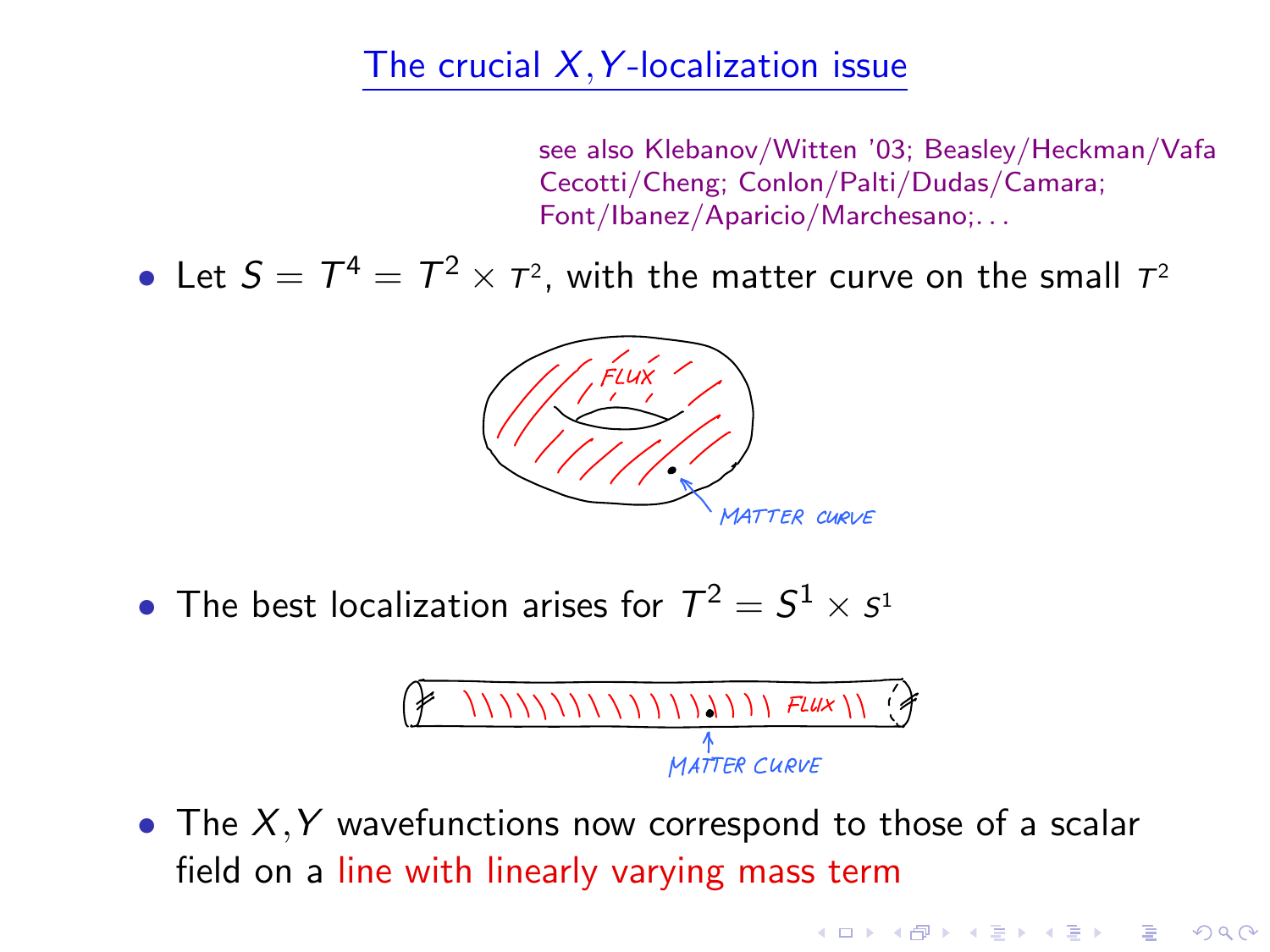• The relevant equation of motion is precisely the Schrödinger equation of a harmonic oscillator

Hayashi/Kawano/Tsuchiya/Watari '09



• Including higher modes (Landau levels):

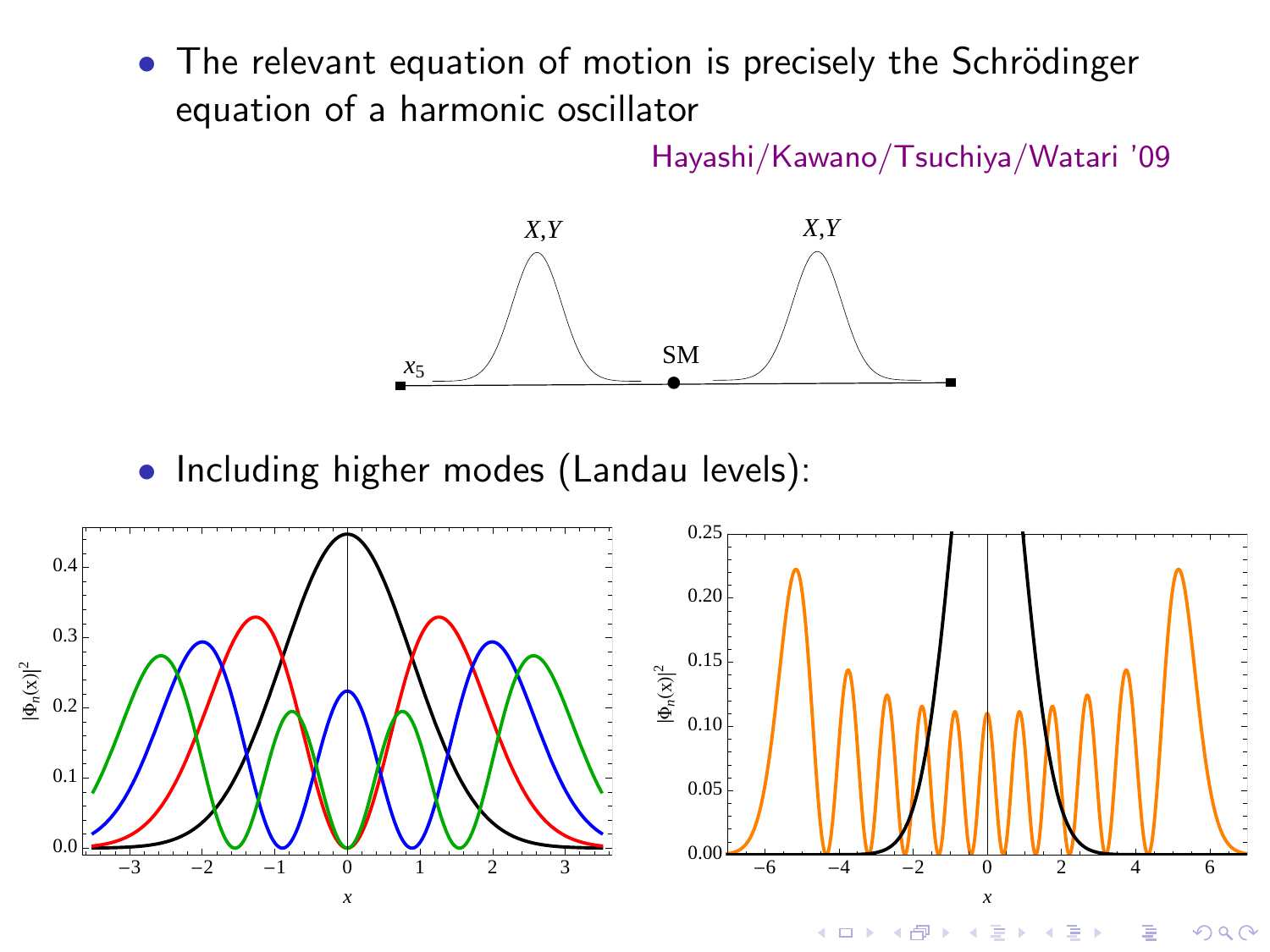- One can place the matter curve away from the lowest mode
- But higher modes 'spread out', reaching the matter curve
- Our (toy model) calculation, including summation over higher Landau level modes, gives

$$
\frac{\Gamma}{\Gamma_{\rm 4D}}\sim \textit{N}^2\geq 1
$$

- The only way out appears to be localizing fermions in the same GUT multiplet away from each other
- We believe that this is very difficult
- One can 'split' the multiplets, but this destroys our motivation

See e.g. Font/Ibanez '08; Dudas/Palti '10; Callaghan et a. '11; Krippendorf et al '14

KID KA KERKER KID KO

 $\Rightarrow$  Strong reasons to expect  $M_{\text{SUSY}} \leq 100$  TeV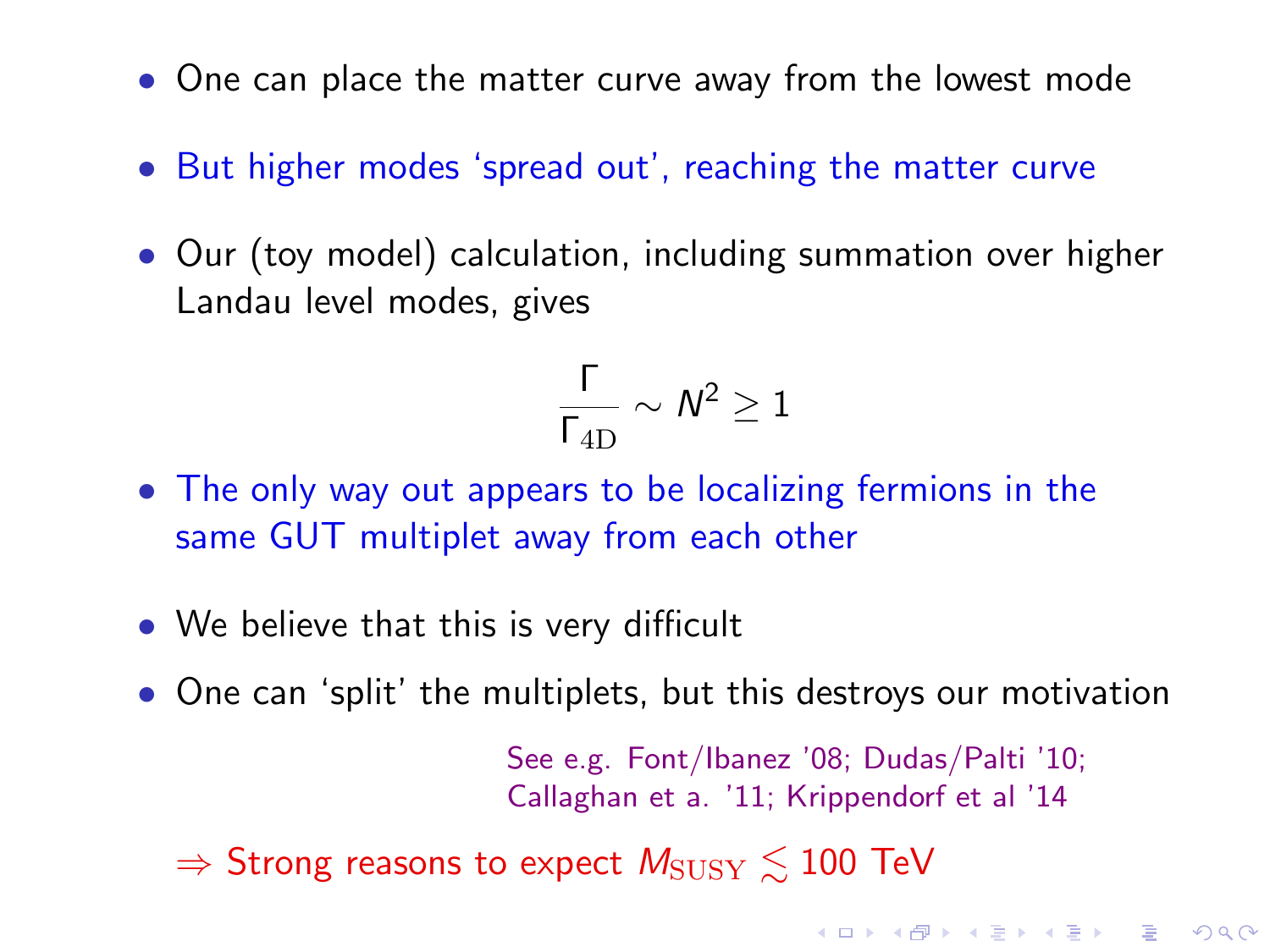Moduli stabilization / Uplifting

• KKLT:  $K = -3 \ln(T + \overline{T}); \qquad W = W_0 + e^{-2\pi T}$  $\Rightarrow$  2πτ ~ ln(1/W<sub>0</sub>)

• LVS:  $K = -2 \ln[\mathcal{V}(\mathcal{T}_b, \mathcal{T}_s) + \xi]$ ;  $W = W_0 + e^{-2\pi \mathcal{T}_s}$  $\Rightarrow$   ${\cal V} \sim W_0 \exp(\xi^{2/3})$ 

(both need uplifting)

 $\bullet$  Kähler uplifting:

 $K = -2 \ln[(T + \overline{T})^{3/2} + \xi]; \qquad W = W_0 + e^{-2\pi T/N}$ 

**KORK ERKER ADE YOUR** 

 $\Rightarrow \tau \sim N$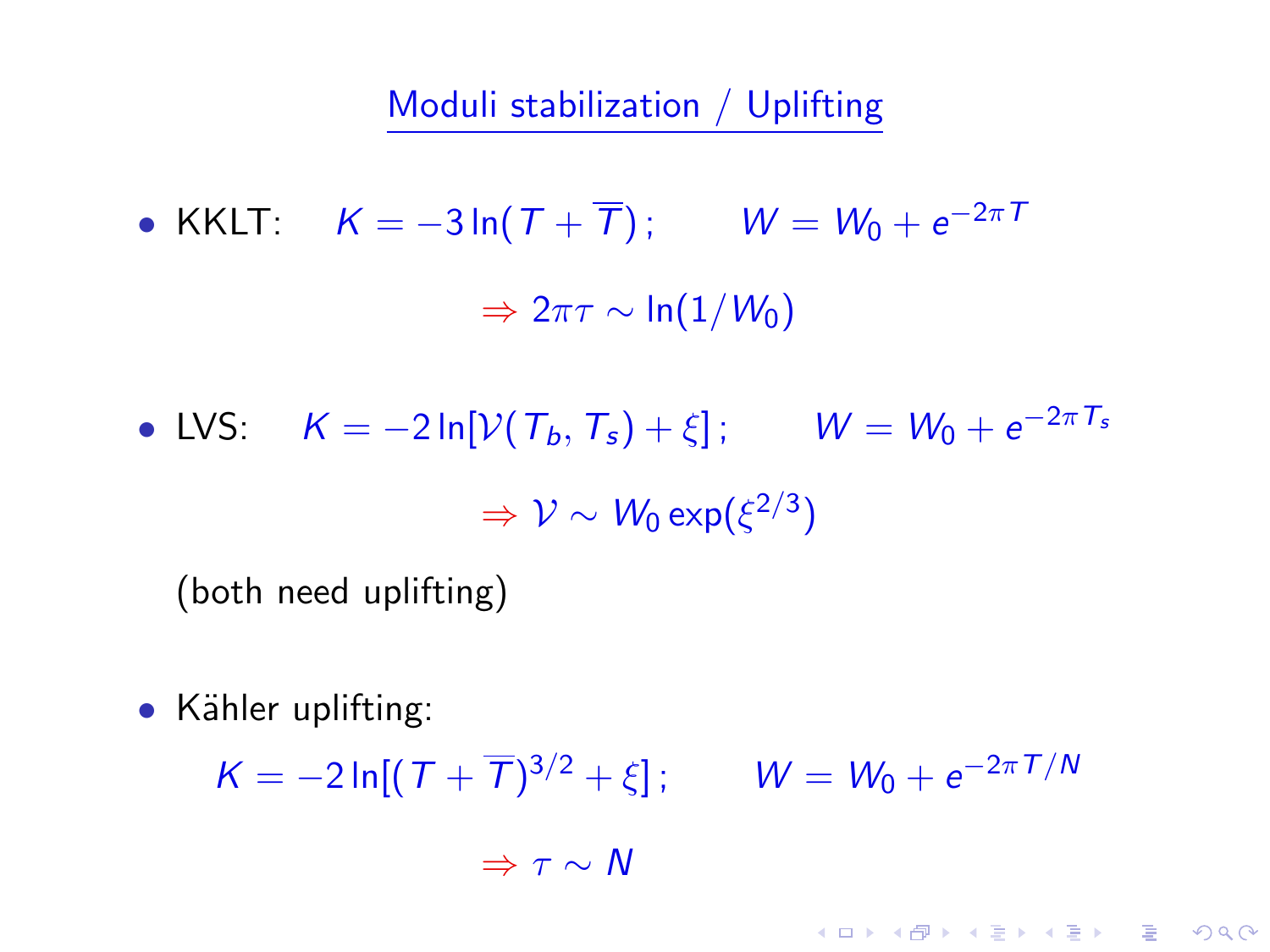### Moduli stabilization / Uplifting

- In KKLT and KU, getting a large volume is hard (in KU, one has to understand whether large N induces complicated topology, requiring even larger volume)
- $\bullet\,$  In LVS, the volume modulus is lighter than  $m_{3/2}$ , making cosmology with low scale SUSY even more difficult than usual
- Provocatively stated, it is unclear how to get (believable) low-scale SUSY in intersecting brane models (including F-theory), but that may be OK nowadays...
- The most promising variant for TeV-SUSY appears to be the LVS with sequestering (MSSM from branes at singularity)

Blumenhagen/Moster/Krippendorf/Moster/Quevedo

4 D > 4 P + 4 B + 4 B + B + 9 Q O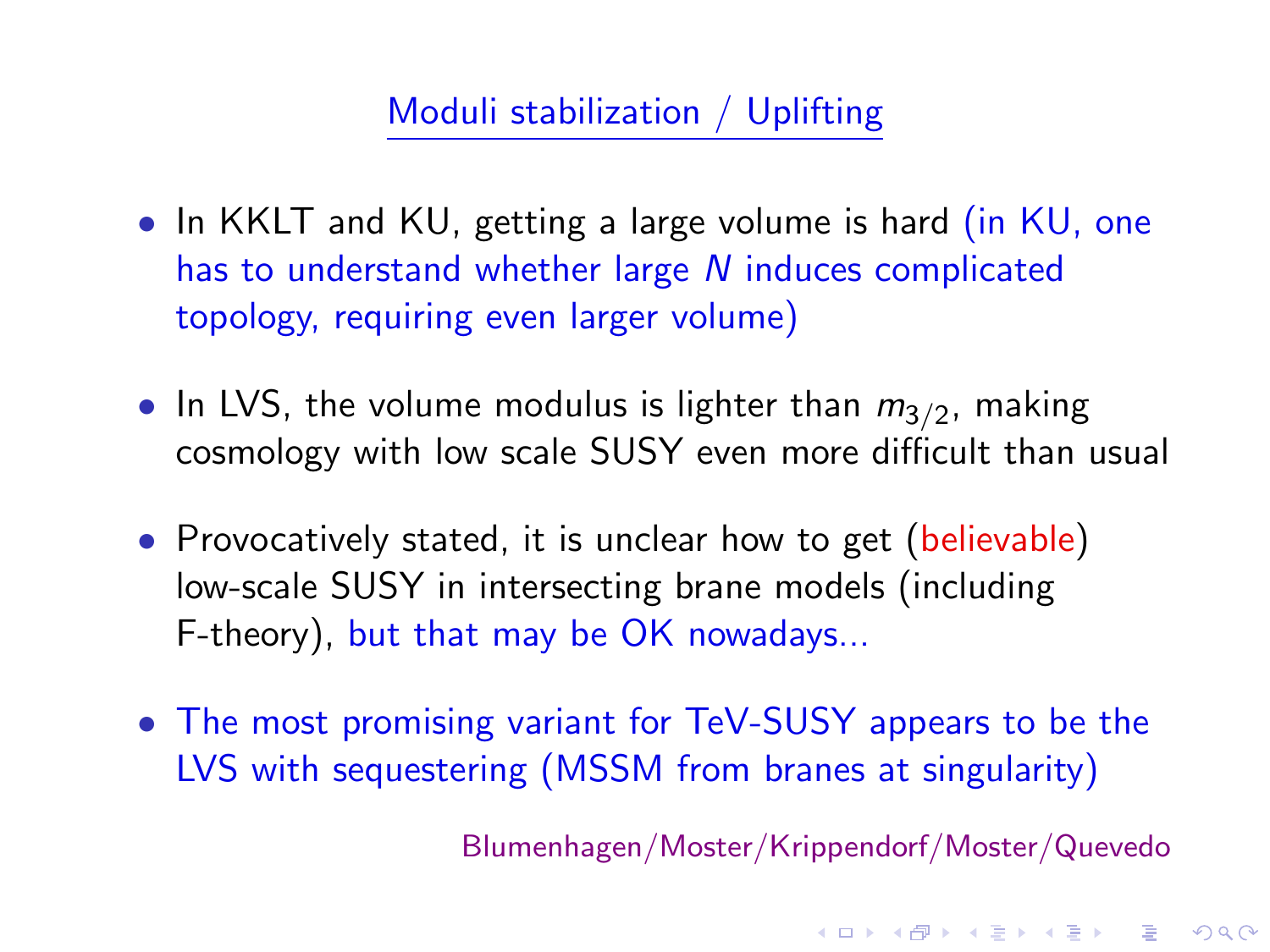# Moduli stabilization / Uplifting

- However, the crucial claim of sequestering  $(m_S \sim m_{3/2}/\mathcal{V}^{\cdots})$ is still under investigation
- In particular, 'moduli mixing' is a threat....

Berg/Conlon/Marsh/Witkowski, Choi/Nilles/Shin/Trapletti, .... Goodsell/Witkowski - in progress

# Uplifting

- The 'classical' warped-anti-D3-uplift is undergoing scrutiny
- Clearly, a better understanding of the backreacted geometry near the  $\overline{D3}$  is desirable

McGuirk, Shiu, Sumitomo, Bena, Grana, Van Riet, Zagermann, Blaback, Danielsson, Junghans, Wrase, Giecold, Halmagyi, Massai, Zagermann,...

 $\rightarrow$  figure

K ロ ▶ K @ ▶ K 할 > K 할 > 1 할 > 1 이익어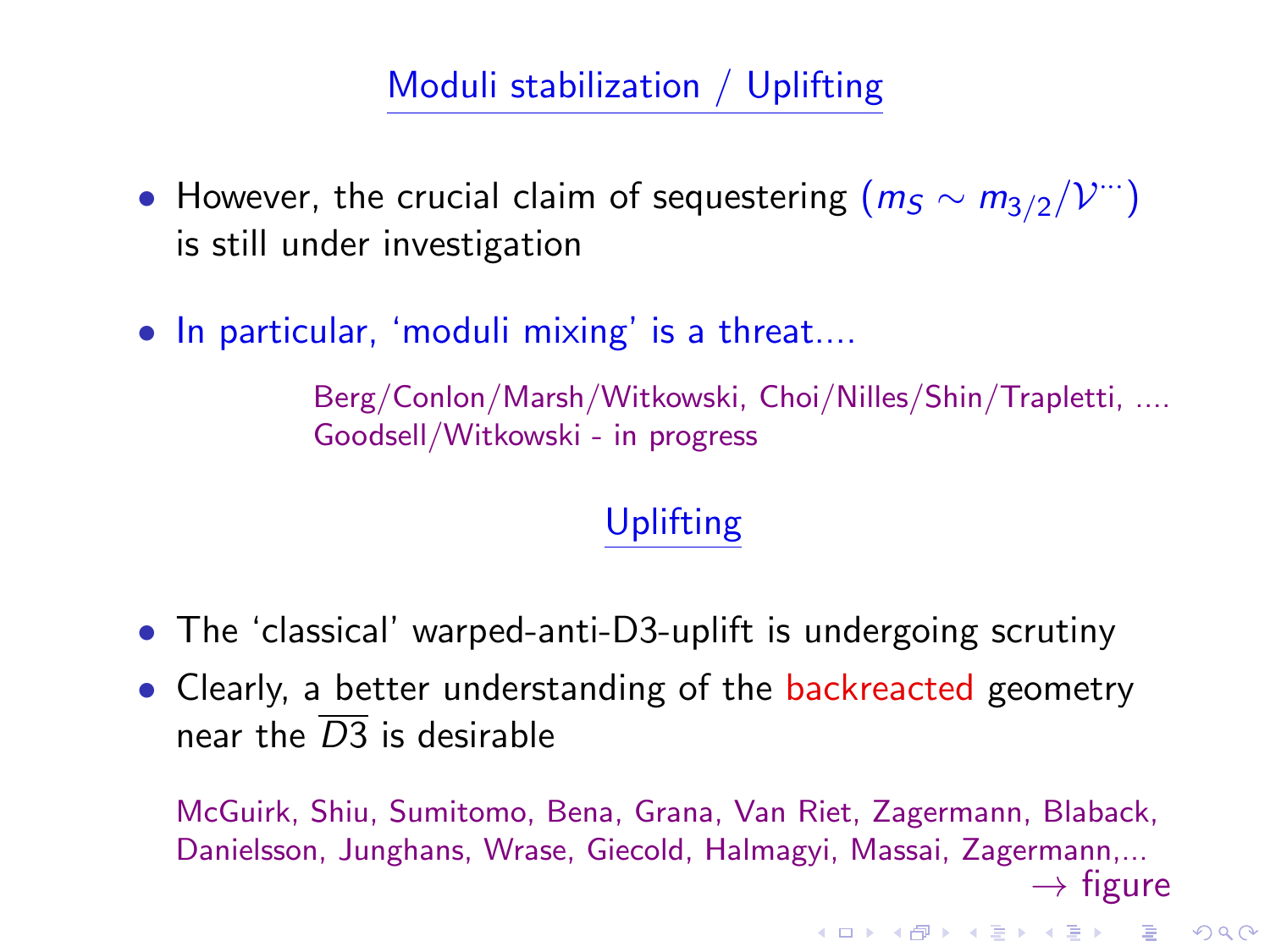# Uplifting

- Clearly, one could think of 'simply' adding an ISS-type sector...
- A (relatively) new player is the (modern version of) D-term uplifting:

$$
V_D \sim (\xi - Q\overline{Q})^2 \, ; \qquad V_F \supset m_s^2 |Q|^2
$$

- It would be nice, however, to understand what's going on geometrically
- very importantly, in this setting it is now in principle possible to do everything (i.e. moduli stabilization, uplifting and model building) at once!

Cicoli/Klevers/Krippendorf/Mayrhofer/Quevedo/Valandro talk by C. Mayrhofer

**K ロ ▶ K @ ▶ K 할 X X 할 X 및 할 X X Q Q O**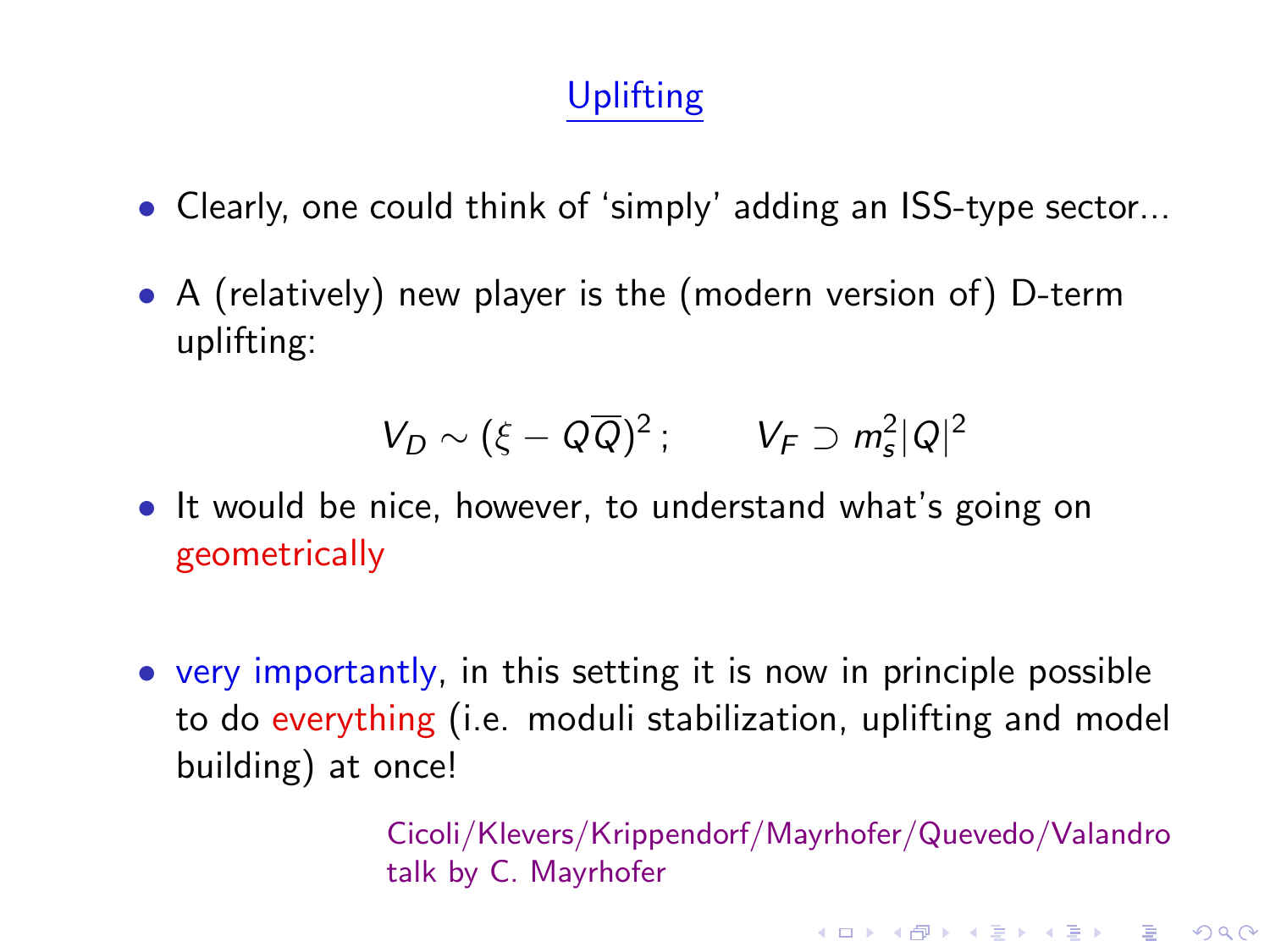Landscaping...

• Making proper use of statistics in the landscape is an exciting field which has only started to be explored...

classical papers by Denef/Douglas et al. more recently McAllister et al., hopefully also in L. McAllister's talk...

#### Loops...

- Progress badly needed in context of (de-)sequestering (see above)
- Estalishing the 'Berg-Haack-Pajer' conjecture about the form of 'Berg-Haack-Körs' loop correction remains an important opne issue<br>Berg/Haack/Kang/Sjors; Conlon/Goodsell....

# $\alpha'$  corrections in F-theory

Grimm/Savelli/Weissenbacher; Garcia-Etxebarria/Hayashi/Savelli/Shiu;  $\rightarrow$  T. Weigand's talk 4 D > 4 P + 4 B + 4 B + B + 9 Q O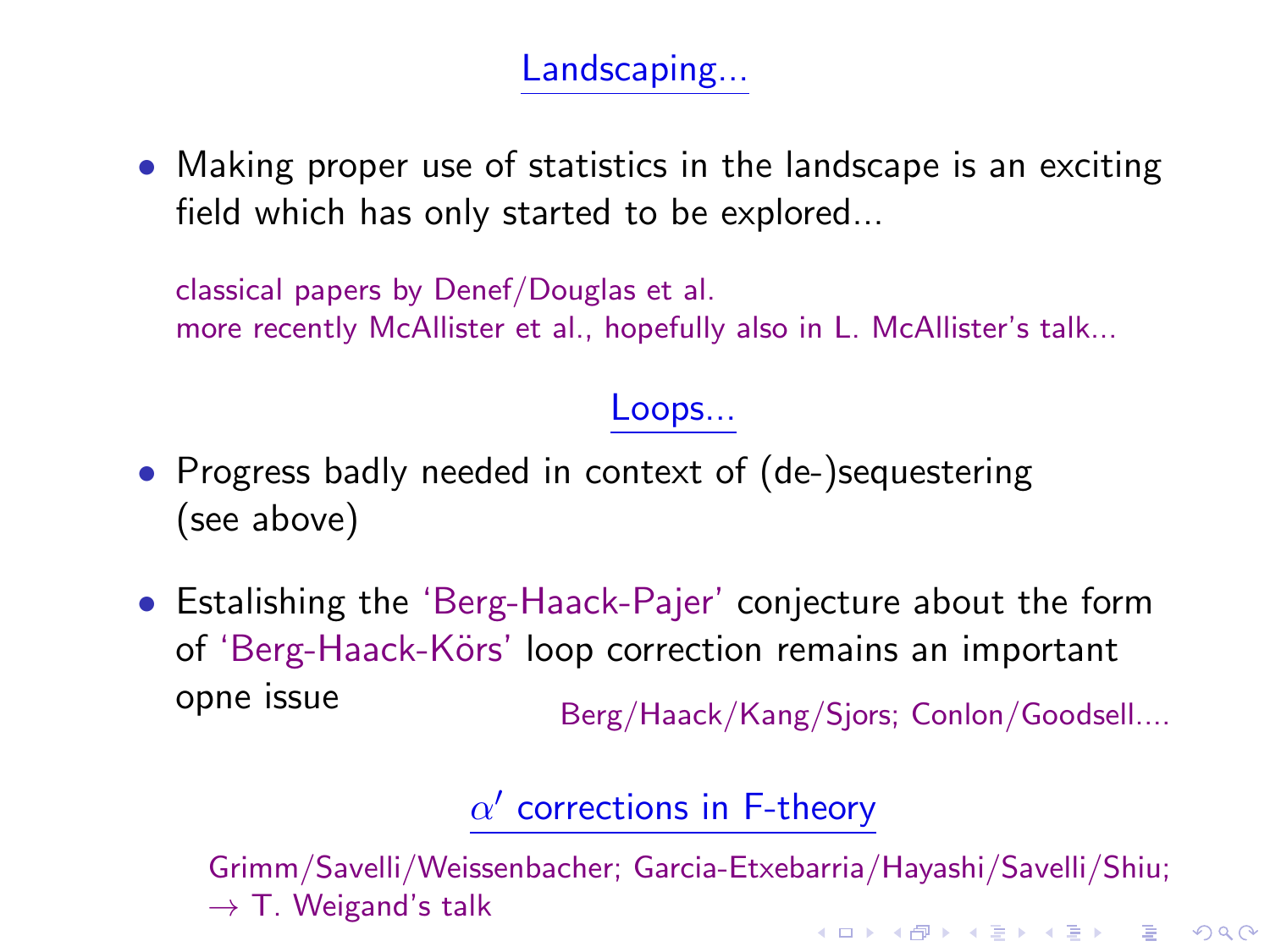#### Geometric / Non-geometric / Generalized Fluxes / Double Field Theory

- ...a wide open and very exciting field, (hopefully?) one of the main subjects of this meeting
- Pheno applications are of highest interest!

Aldazabal, Hohm, Blumenhagen, Lüst, Hassler, Massai, Dibitetto, Andriot, Berman, Danielsson,...

**KORKAR KERKER EL VOLO** 

<span id="page-41-0"></span>• Some of the crucial issues awaiting resolution: Moduli stabilization / uplift in type IIA and heterotic models Directly constructing de Sitter vacua (without 'uplift')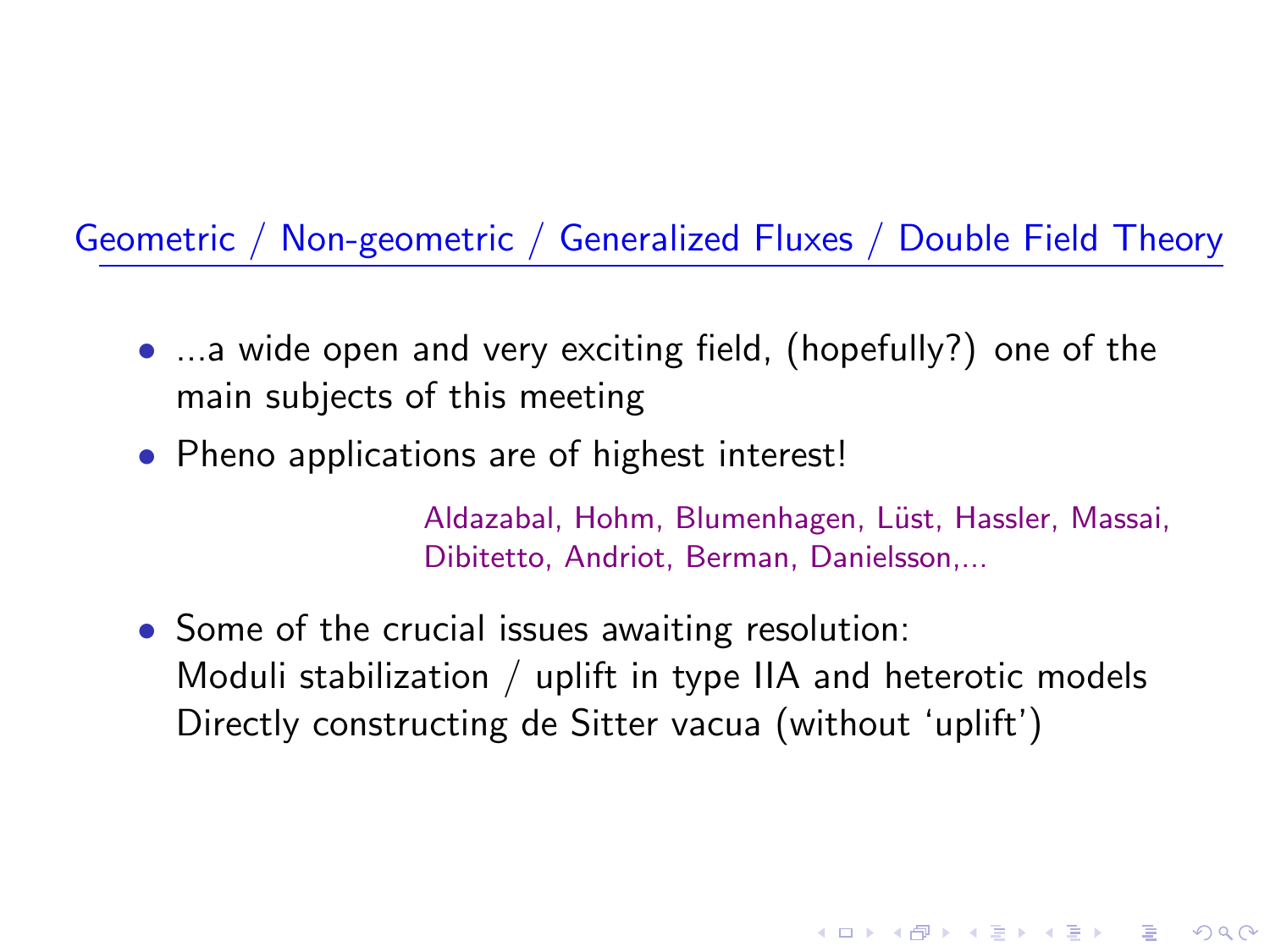## Cosmology / Light fields / Axiverse / 'Dark Photons'

- The topics above have become a central theme for string phenomenology
- I will leave inflation to L. McAllister's talk
- I will ignore 'Dark Photons' / multiple axions / the QCD-axion merely for reasons of time (although especially the QCD axion has become a challenge due to the high inflation scale suggested by BICEP)
- My focus will be on the model independent prediction of Dark Radiation in models with large (perturbatively stabilized) volume
- <span id="page-42-0"></span>• Note also interesting papers explaining X-ray excess or 3.5 keV line using DR/axions

Angus, Conlon, [Mar](#page-41-0)s[h,](#page-43-0) [P](#page-41-0)[ow](#page-42-0)[e](#page-43-0)[ll,](#page-0-0) [Wi](#page-50-0)[tko](#page-0-0)[ws](#page-50-0)[ki,](#page-0-0)[...](#page-50-0)<br>Sand All Allen Allen Allen Allen Allen Range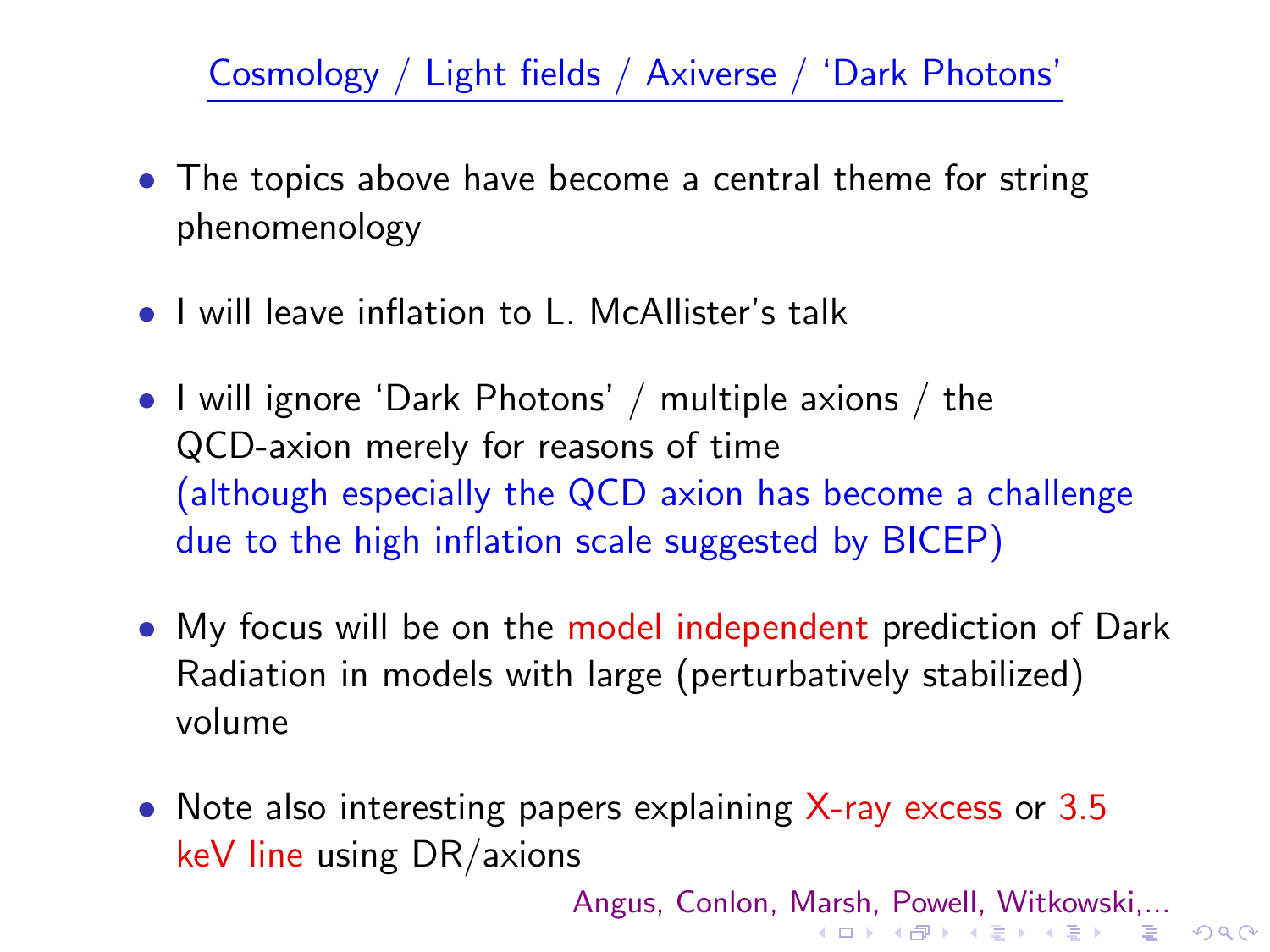## Dark Radiation

• conventional variable:  $N_{\text{eff}}$ 

(effective number of neutrino species;  $N_{\text{eff}}^{SM} = 3.046$ )

• Plank + WMAP + highL + BAO+ $H_0$ :

$$
\textit{N}_{\textit{eff}} = 3.5 \pm 0.5 \ (95\%\ \text{CL})
$$

**KORKAR KERKER EL VOLO** 

- $\Rightarrow$  mild preference for  $\Delta N_{\text{eff}} \neq 0$ ; strengthened by BICEP Here: View this as a bound on dark radiation
- <span id="page-43-0"></span>• Crucial: Significant improvement expected in the future; Potential to exclude models with  $\Delta N_{\text{eff}} \neq 0$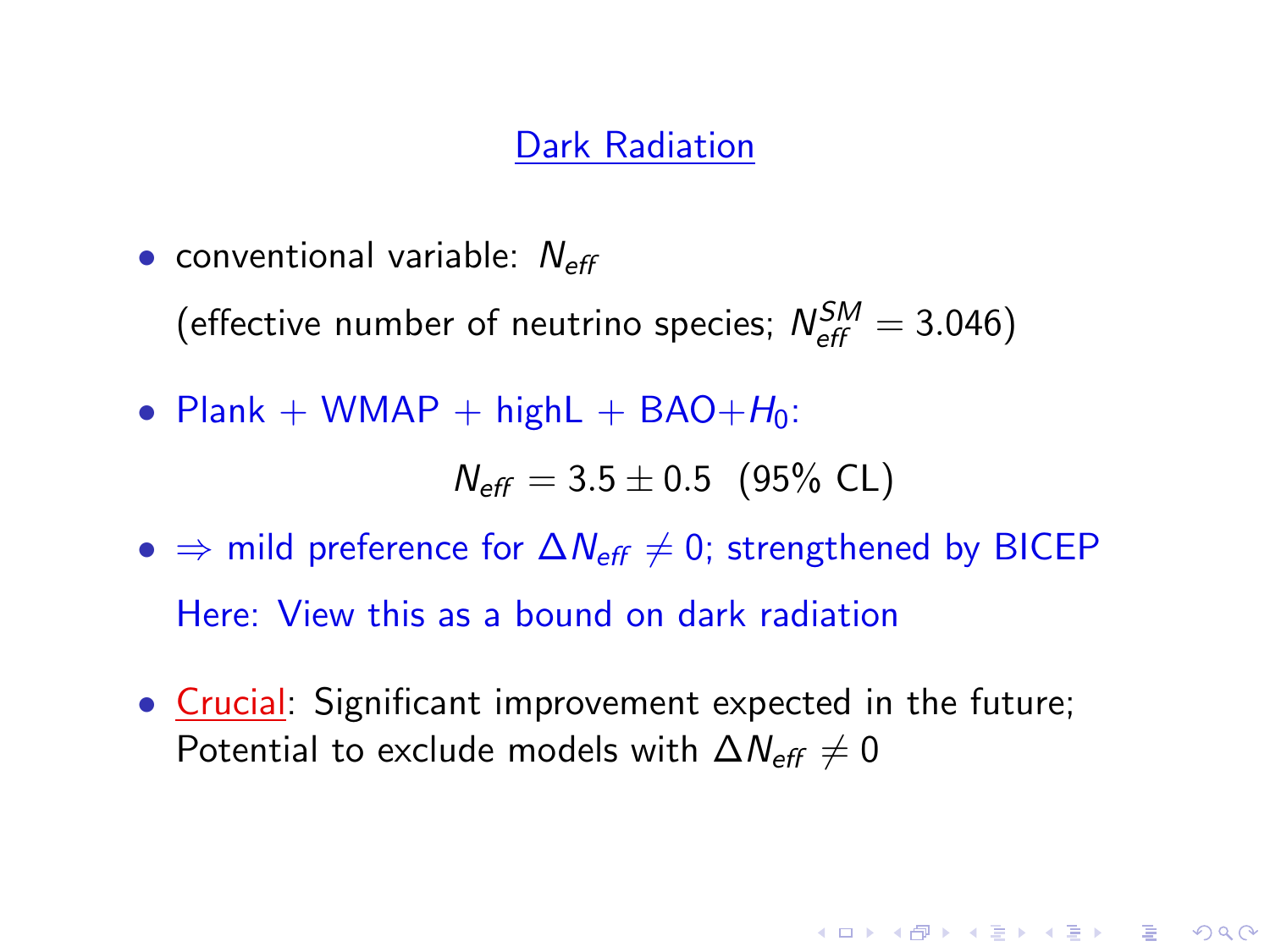• Conventional picture of cosmological evolution with some extra light d.o.f. (DR) :

Inflaton  $\longrightarrow$  (Modulus  $\Phi$ )  $\longrightarrow$  SM + DR

$$
\Delta N_{\text{eff}} \sim \frac{\Gamma_{\Phi \rightarrow DR}}{\Gamma_{\Phi \rightarrow SM}}
$$

• In the LVS, the volume is the lightest moduls,  $\Phi$ , and its imaginary part ('axion') unavoidably becomes DR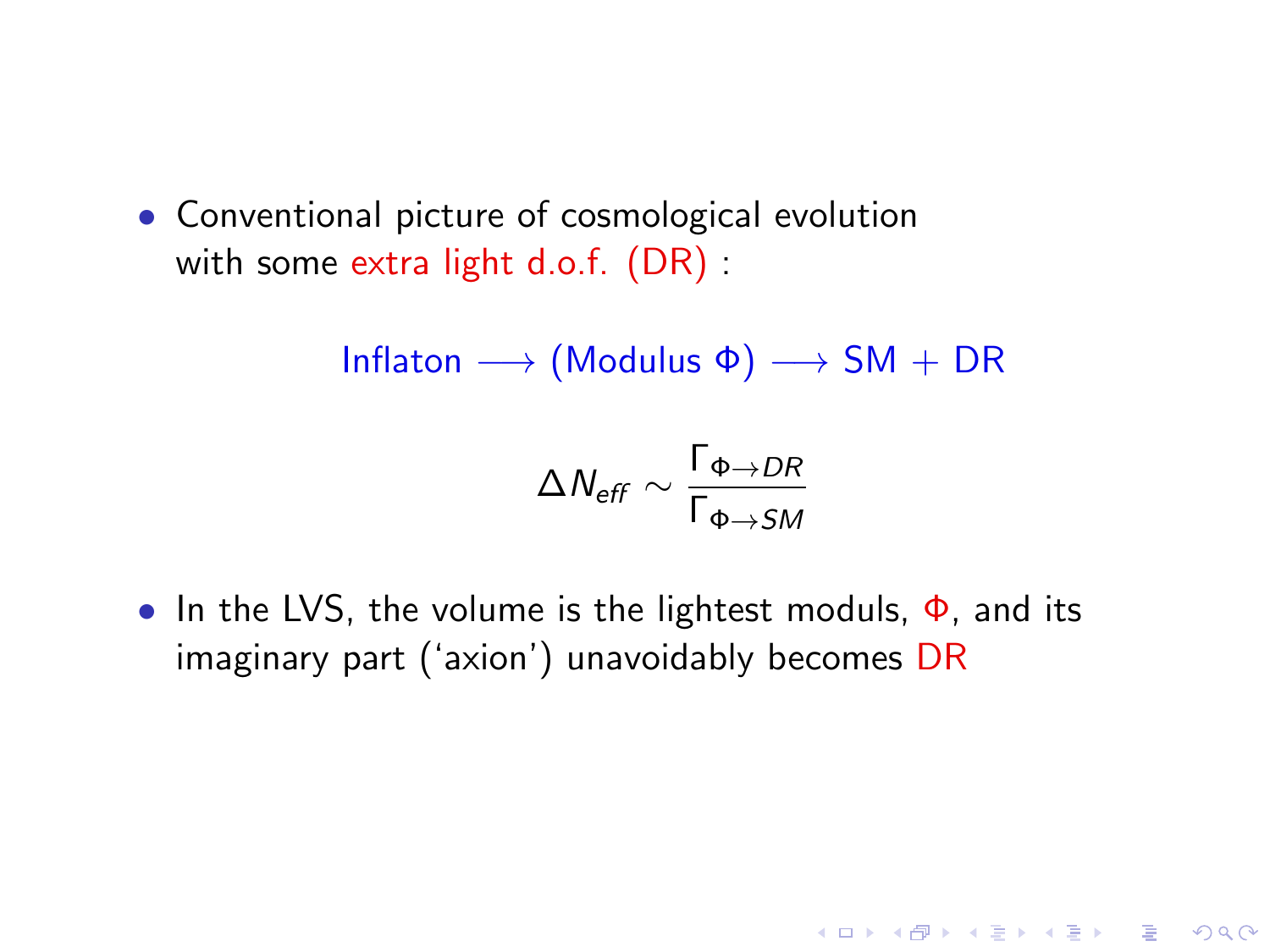Dark radiation in the sequestered Large Volume scenario

Cicoli, Conlon, Quevedo '12 Higaki, Nakayama, Takahashi '12. . .'13



• sequestered Kähler potential:

$$
K = -3\ln\left(T_b + \overline{T}_b - \frac{1}{3}\left[C^i\overline{C}^i + H_u\overline{H}_u + \{zH_uH_d + \text{h.c.}\} + \cdots\right]\right)
$$

see e.g. Blumenhagen, Conlon, Krippendorf, Moster, Quevedo, '09

**KORK EX KEY CRACK**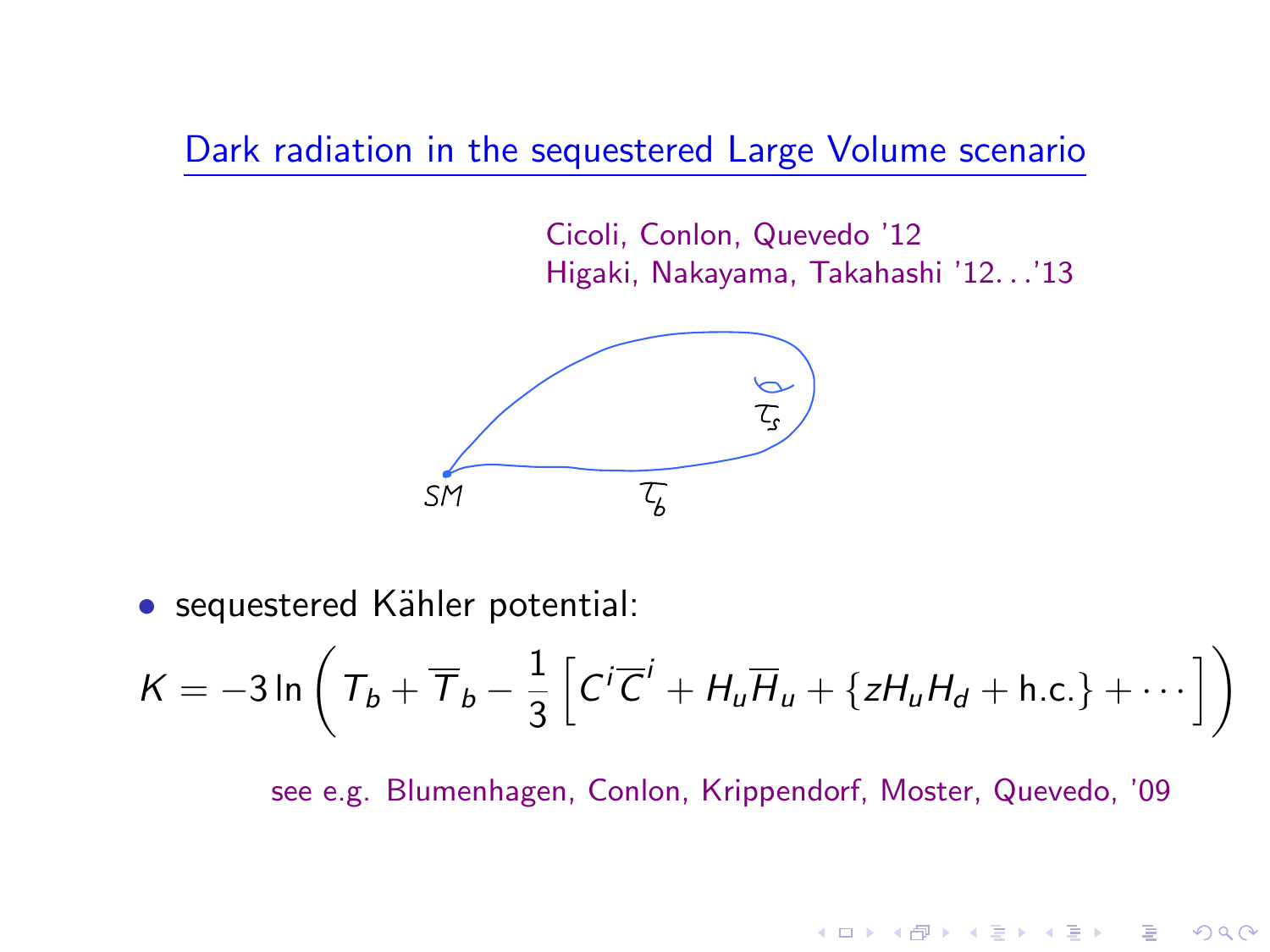• A straightforward analysis gives:

$$
\Gamma_{\Phi \to a_b a_b} = \frac{1}{48\pi} \frac{m_\Phi^3}{M_P^2}
$$

$$
\Gamma_{\Phi \to H_u H_d} = \frac{2z^2}{48\pi} \frac{m_\Phi^3}{M_P^2}
$$

• Conclusion: Need either  $z > 2$  or  $n_H > 4$ .

(Here  $n_H$  counts Higgs doublets and one assumes the bound  $N_{\text{eff}} < 4$ .)

• Comment: Shift symmetry singles out  $z = 1$ ,

 $K_H \sim |H_u + \overline{H}_d|^2$ .

(It is unclear how to realize  $z \gg 1$  at a fundamental level. Note that the Kähler metric becomes singular in this limit.)

**KORKAR KERKER EL VOLO**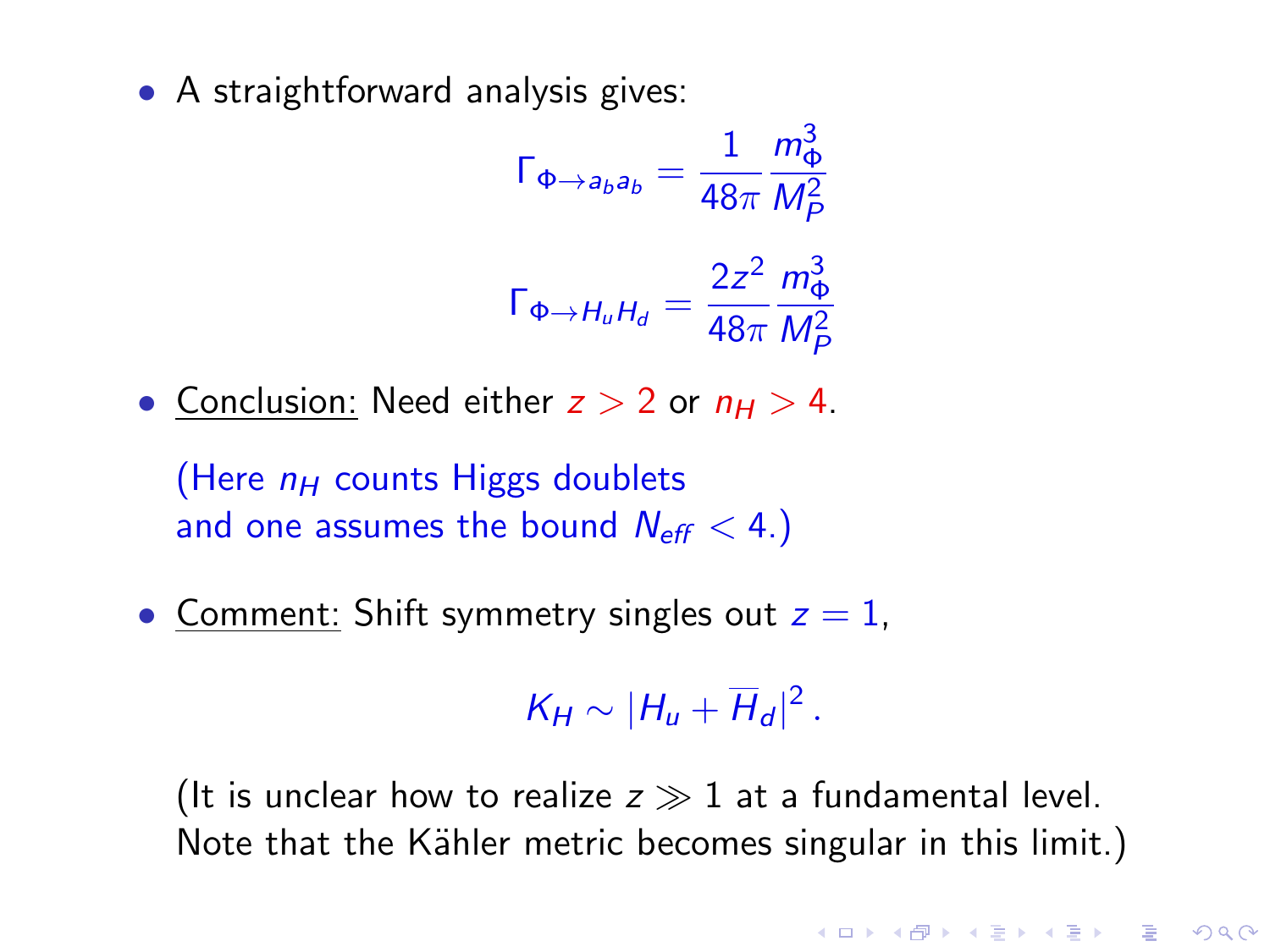Dark radiation in the general Large Volume scenarios

AH/Mangat/Rompineve/Witkowski '14, Angus '14

**KORK STRAIN A BAR SHOP** 

• We consider various settings (D-term-stabilized SM cycle in geometric regime, loop-stabilized fibred model, flavor branes)

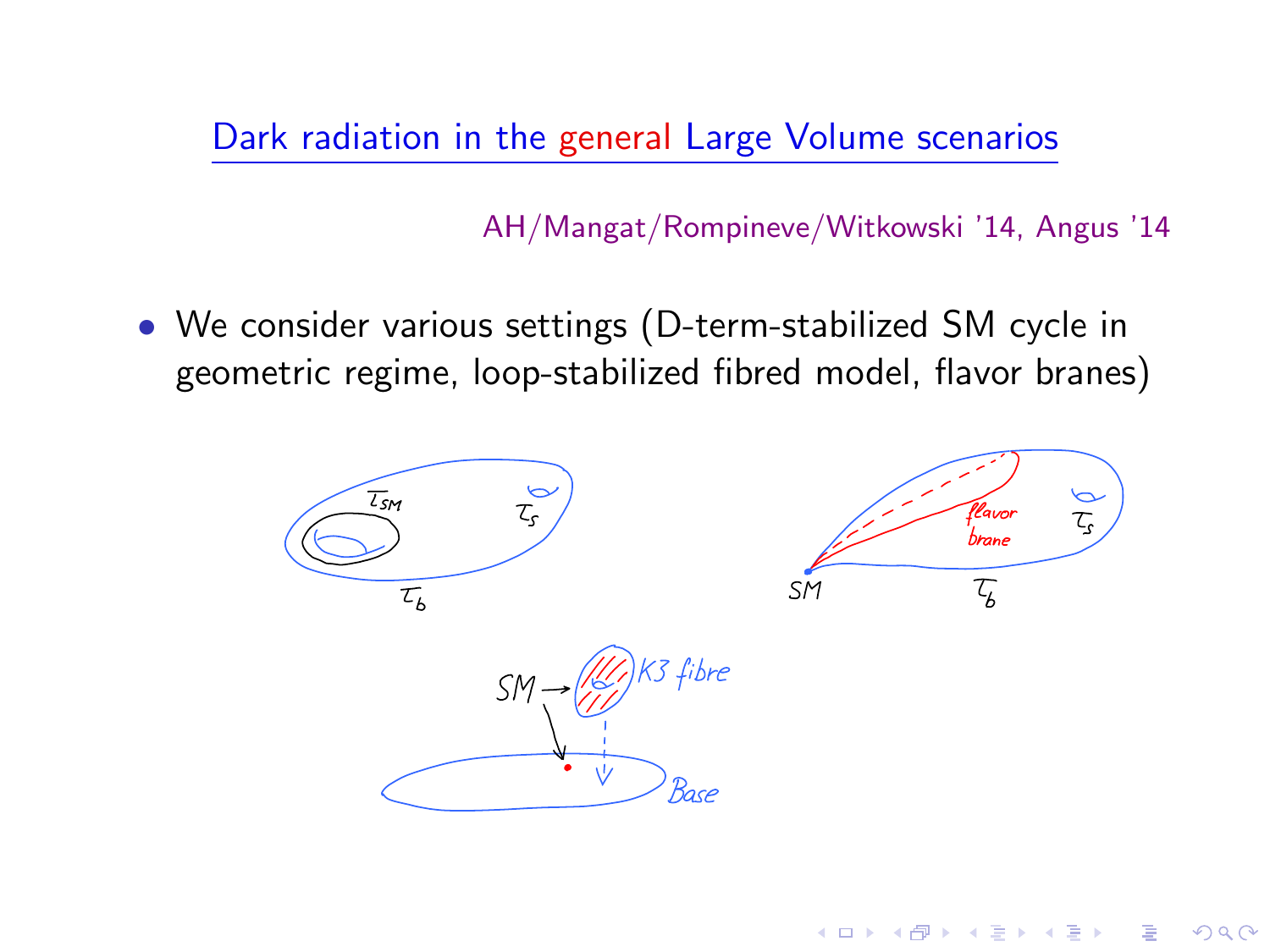



 $2Q$  $\equiv$ È **K ロ ⊁ K 個 ⊁ K 差 ⊁**  $\sim$  4  $\,$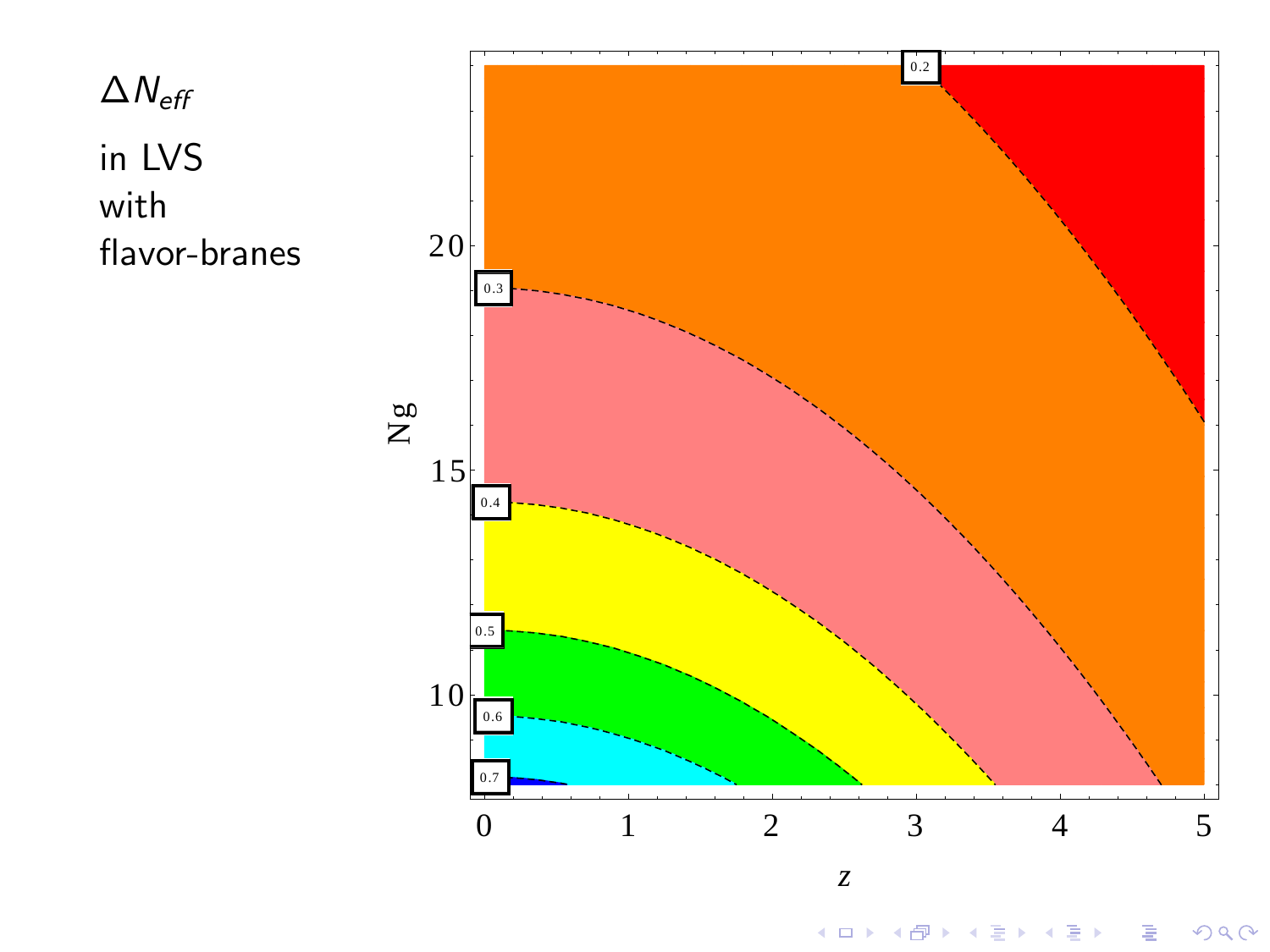#### Result:

• Interpreting present 'dark radiation data' as bounds, the sequestered LVS may already be in trouble

(Although this depends on  $T_{reh.}$ )

- The 'non-sequestered' or 'de-sequestered' (through flavor branes) LVS provides some more freedom, but still rather limited...
- Thus, discovery of dark radiation is expected in the foreseeable future
- Otherwise, there is the potential of ruling out the LVS altogether

(Unless one is prepared to accept an anthropically unmotivated tuning)KID KA KERKER KID KO